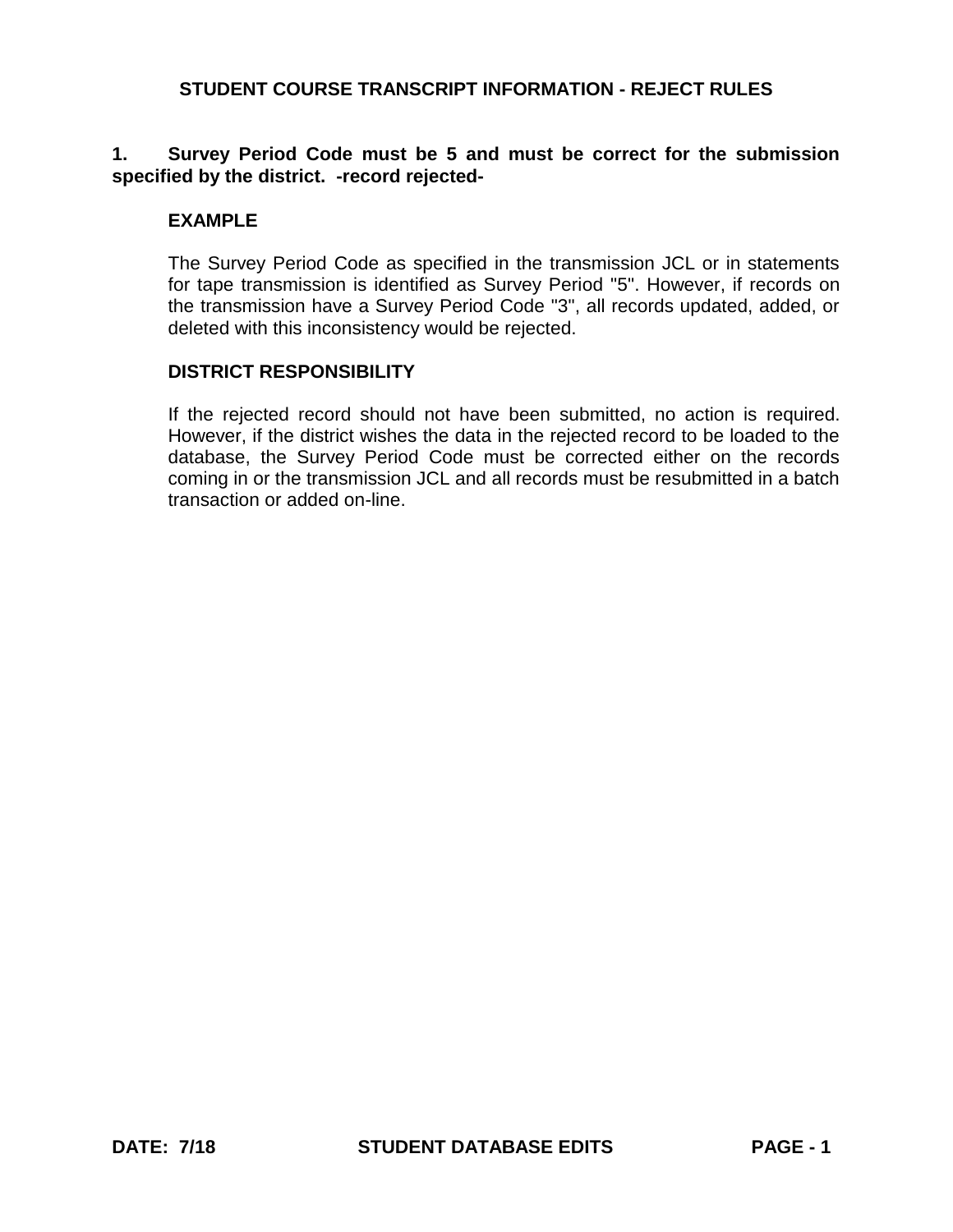### **2. District Number, Current Enrollment must be numeric and in the range 01-68, or 71-75 and must be correct for the district submitting the data. -record rejected-**

### **EXAMPLE**

The first two records listed below would be loaded to the database assuming no other reject rule would cause their rejection. The third record (indicated by an asterisk) would be rejected since the District Number, Current Enrollment is not in the appropriate range.

| School Number,<br><b>Current Enrollment</b> | <b>Student Number</b><br>Identifier, Florida |
|---------------------------------------------|----------------------------------------------|
| 0021                                        | 012345677X                                   |
| 0021                                        | 012345678X                                   |
| 0021                                        | 012345679X                                   |
|                                             |                                              |

#### **DISTRICT RESPONSIBILITY**

If the rejected record should not have been submitted, no action is required. However, if the district wishes the data in the rejected record to be loaded to the database, the district must correct the District Number, Current Enrollment and resubmit the record.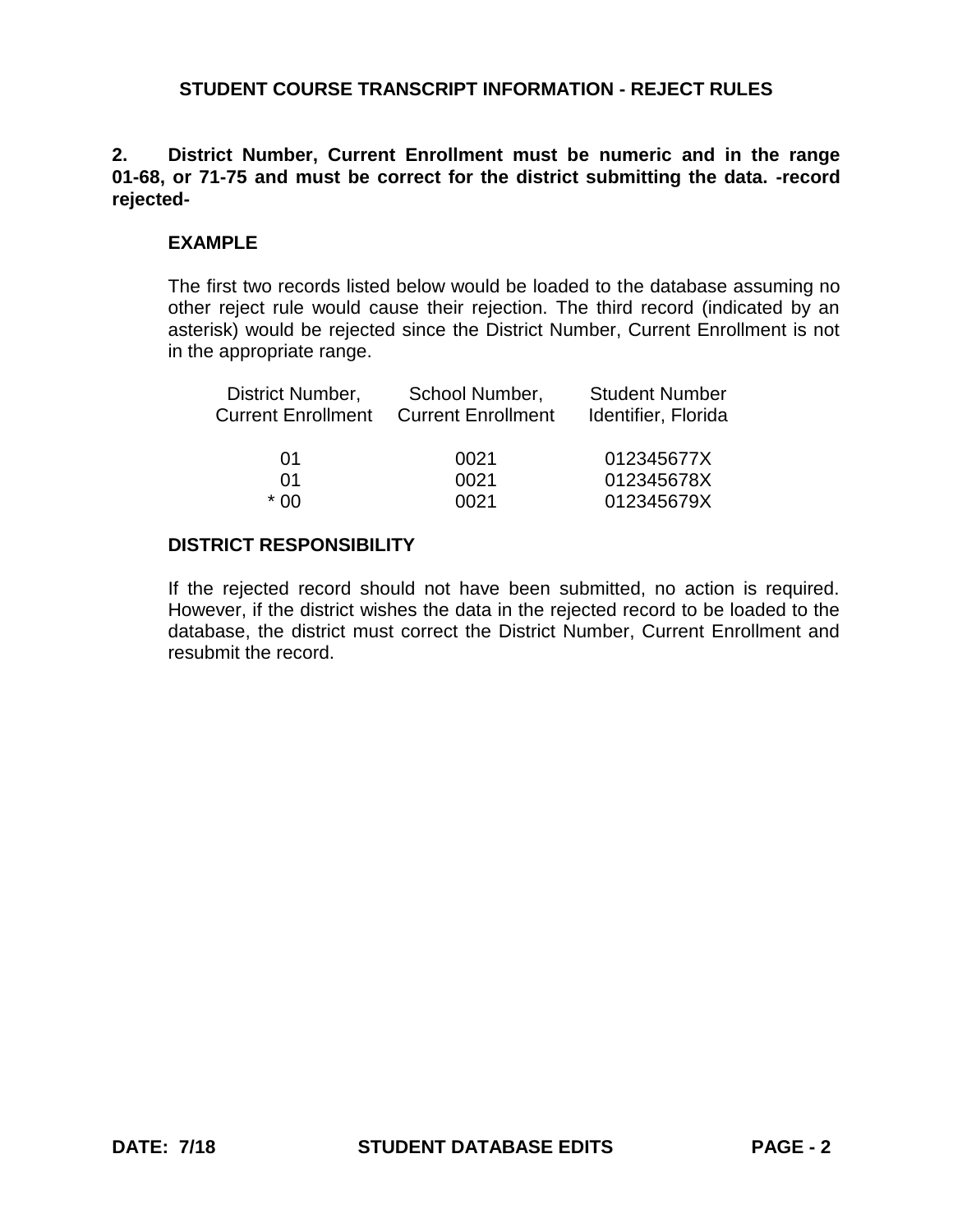## **3. School Number, Current Enrollment must be numeric in the range 0001 to 9899, excluding 9001. -record rejected-**

### **EXAMPLE**

The first two records listed below would be loaded to the database assuming no other reject rule would cause the records to be rejected. The two records indicated with asterisks would be rejected. The first of these would be rejected because the School Number, Current Enrollment is not in the appropriate numerical range. The second of these two records would be rejected because the School Number, Current Enrollment is not numeric.

| District Number,          | School Number,            | <b>Student Number</b> |
|---------------------------|---------------------------|-----------------------|
| <b>Current Enrollment</b> | <b>Current Enrollment</b> | Identifier, Florida   |
|                           |                           |                       |
| 01                        | 0021                      | 012345676X            |
| 01                        | 0021                      | 012345677X            |
| * 01                      | 9999                      | 012345678X            |
| * በ1                      | C901                      | 012345679X            |

#### **DISTRICT RESPONSIBILITY**

If the rejected records should not have been submitted, no action is required. However, if the district wishes the data in the rejected records to be loaded to the database, the district must correct the School Number, Current Enrollment and resubmit the records.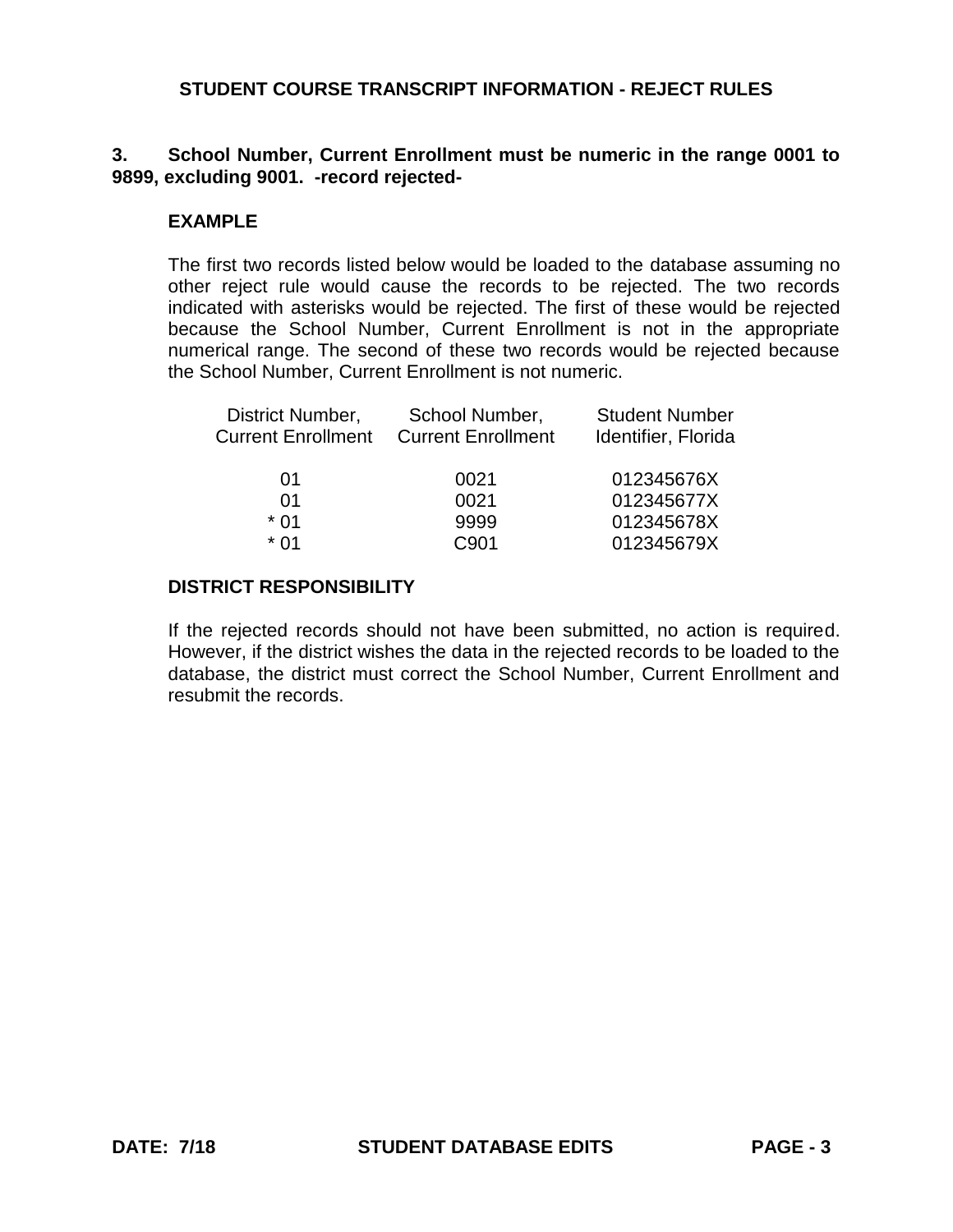**4. The first nine positions of Student Number Identifier, Florida must be numeric. The tenth position of Student Number Identifier, Florida must either be an "X" or numeric. If the tenth position of Student Number Identifier, Florida is numeric, the first two digits must be a valid district number in the range 01-68, 71- 75 or 78-79. If the tenth position of the Student Number Identifier, Florida is an "X", the first three positions may not all be zeroes. -record rejected-**

## **EXAMPLE**

The first two records listed below would be loaded to the database assuming no other reject rule would cause their rejection. The third record would be rejected because the tenth digit of the Student Number Identifier, Florida must be numeric or an "X". The fourth record would be rejected because the Student Number Identifier, Florida contains blanks. The fifth record would be rejected because the first two digits are not valid with a numeric character in the tenth position. The sixth record would be rejected because the tenth position contains an "X", and the first three positions are all zeroes.

| School Number,            | <b>Student Number</b> |
|---------------------------|-----------------------|
| <b>Current Enrollment</b> | Identifier, Florida   |
|                           |                       |
|                           | 1234567891            |
| 0151                      | 123456789X            |
| 0151                      | 123456789C            |
| 0151                      | 123456789             |
| 0151                      | 0023456791            |
| 0151                      | 000123456X            |
|                           | 0151                  |

# **DISTRICT RESPONSIBILITY**

If the rejected records should not have been submitted, no action is required. However, if the district wishes the data in the rejected records to be loaded to the database, the district must correct the Student Number Identifier, Florida and resubmit the records.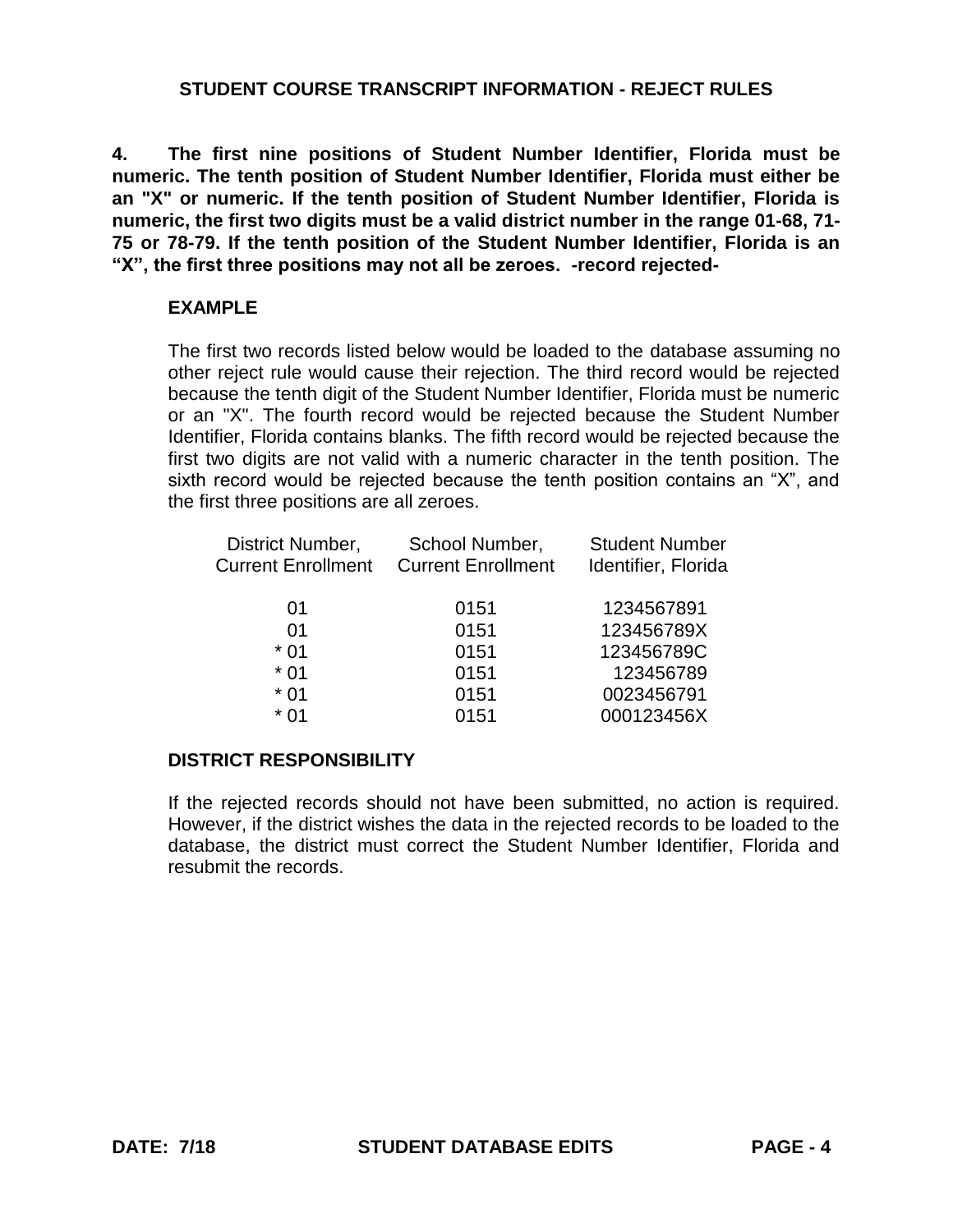**5. The District Number, Where Credit Earned must be numeric in the range of 01-68, 71-75 or 77-79 for Florida public school districts, 99 for credit earned in Florida non-public schools, alpha codes AK-WY for credit earned out-of-state, or AA-ZB for credit earned out-of-country, or AQ to WQ for credit earned at United States Commonwealth and Territories. (See Appendices G, H and Q of the DOE Information Database Requirements: Volume I--Automated Student Information System Manual for valid Foreign Country, State codes and United States Commonwealth and Territories.) -record rejected-**

### **EXAMPLE**

The first and third records listed below would be loaded to the database assuming no other reject rule would cause their rejection. The second record would be rejected since the District Number, Where Credit Earned is not in the range 01-75 or 77-79.

| District Number,<br>Where | School Number,<br>Where |                    |      |
|---------------------------|-------------------------|--------------------|------|
| <b>Credit Earned</b>      | <b>Credit Earned</b>    | <b>School Year</b> | Term |
| 01                        | 0151                    | 0203               | 2    |
| * 81                      | 7542                    | 0203               |      |
| 99                        | N999                    | በ2በ3               |      |

# **DISTRICT RESPONSIBILITY**

If the rejected records should not have been submitted, no action is required. However, if the district wishes the data in the rejected records to be loaded to the database, the district must correct the District Number, Where Credit Earned entries and resubmit the records.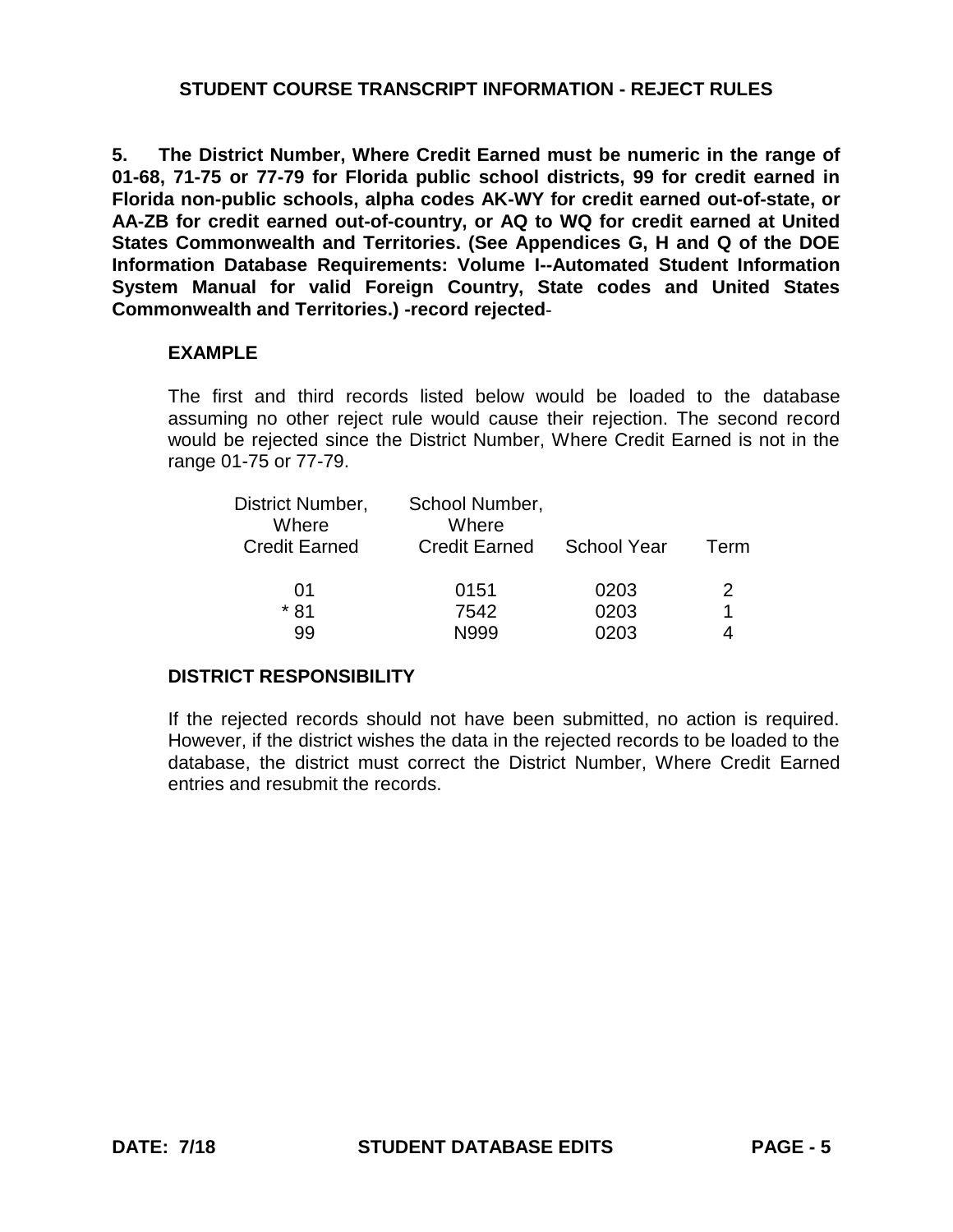**6. The School Number, Where Credit Earned must be alphanumeric in the range of 0001-9899 for Florida public school district sites, N999 or in the range of 0001-9899 for credit earned in Florida PK-12 non-public schools, 9900 for credit earned in out-of-state schools, N998 for credit earned in home education, N997 for credit earned in an American school abroad, C901-C928 for Florida public community colleges, U970-U981 for Florida public state universities, or P001-P999 for eligible postsecondary nonpublic institutions. -record rejected-**

#### **EXAMPLE**

The second and fourth records listed below would be loaded to the database assuming no other reject rule would cause their rejection. The first record would be rejected since the School Number, Where Credit Earned contains a blank. The third record would be rejected since the School Number, Where Credit Earned has an invalid code.

| District Number,<br>Where | School Number,<br>Where |                    |      |
|---------------------------|-------------------------|--------------------|------|
| <b>Credit Earned</b>      | <b>Credit Earned</b>    | <b>School Year</b> | Term |
| * በ1                      | 151                     | ****               |      |
| 64                        | 6881                    | ****               |      |
| * 99                      | M999                    | ****               |      |
|                           | N999                    | ****               |      |

\*\*\*\* = Valid fiscal year for data submission.

# **DISTRICT RESPONSIBILITY**

If the rejected records should not have been submitted, no action is required. However, if the district wishes the data in the rejected records to be loaded to the database, the district must correct the School Number, Where Credit Earned and resubmit the records.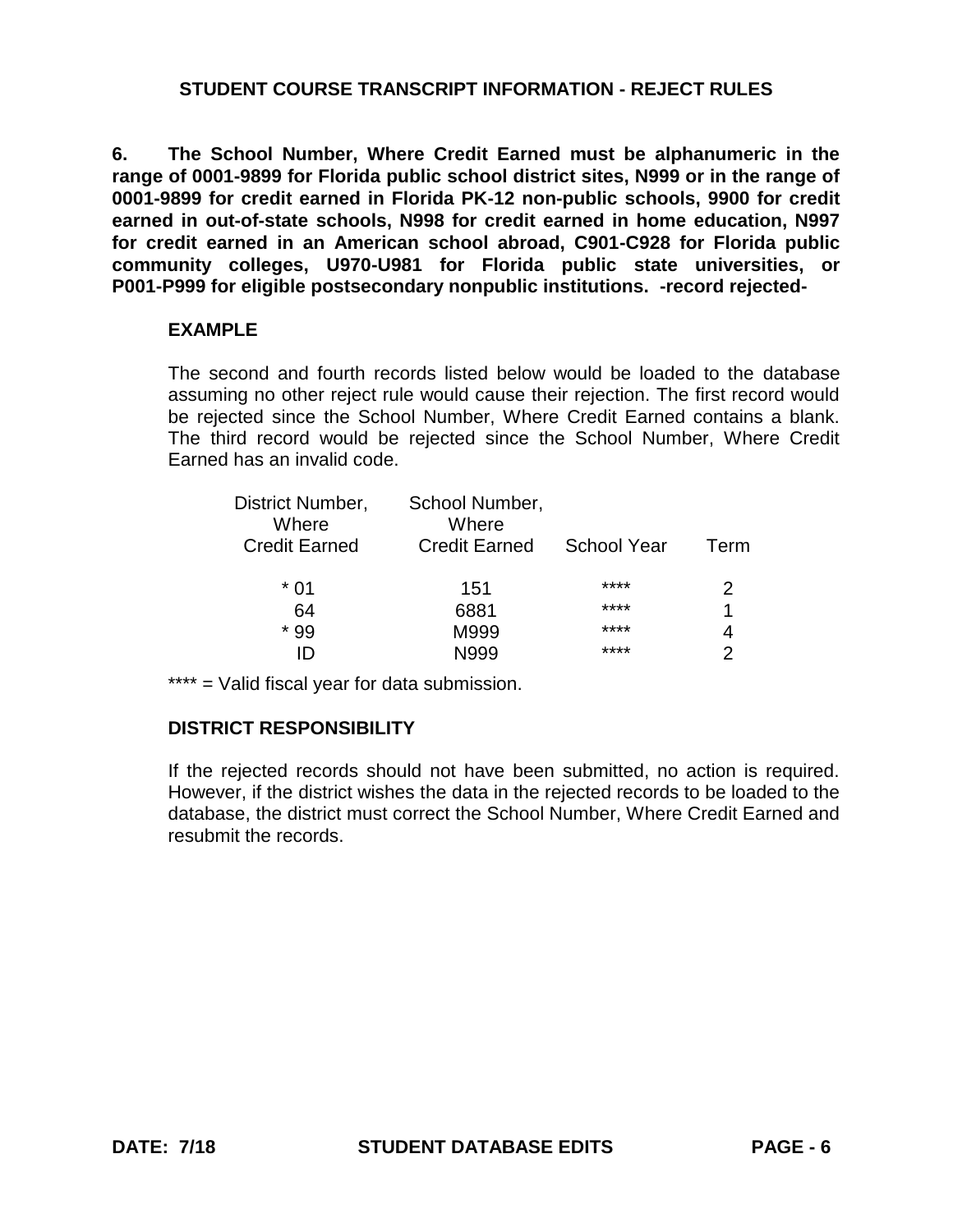# **7. School Year – Course Taken must be a valid school year, numeric, and less than or equal to the current school year. -record rejected-**

### **EXAMPLE**

The first, fourth and fifth records listed below would be loaded to the database assuming no other reject rule would cause their rejection. The second and third records would be rejected since the school year is invalid.

| District Number,<br>Where<br><b>Credit Earned</b> | School Number,<br>Where<br><b>Credit Earned</b> | <b>School Year</b><br><b>Course Taken</b> |
|---------------------------------------------------|-------------------------------------------------|-------------------------------------------|
| 01                                                | 0021                                            | 0203                                      |
| $*01$                                             | 0021                                            | 9597                                      |
| $*01$                                             | 0021                                            | 9492                                      |
| 01                                                | 0021                                            | 9899                                      |
| 01                                                | 0021                                            | 0910                                      |
|                                                   |                                                 |                                           |

### **DISTRICT RESPONSIBILITY**

If the rejected records should not have been submitted, no action is required. However, if the district wishes the data in the rejected records to be loaded to the database, the district must correct the School Year – Course Taken and resubmit the records.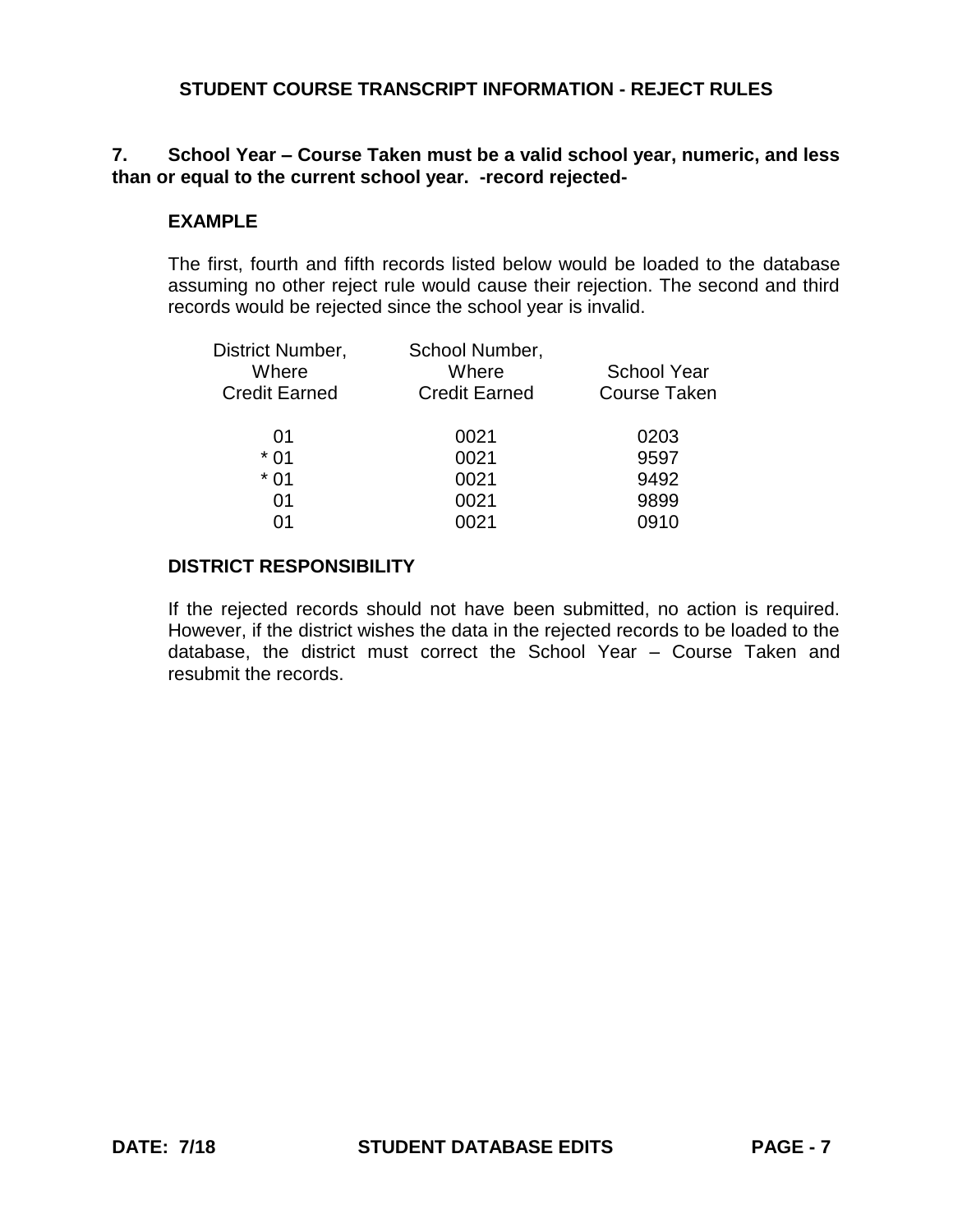### **8. Grade Level must be 01-12 or 30. -record rejected-**

### **EXAMPLE**

The second and third records listed below would be loaded to the database assuming no other reject rule would cause their rejection. The first record would be rejected because the Grade Level does not contain two characters as required. The fourth record would be rejected since the Grade Level is not a valid grade.

| <b>School Year</b> | <b>Grade Level</b> | Term |
|--------------------|--------------------|------|
| $*0001$            | 8                  |      |
| 0001               | 10                 | 2    |
| 0203               | 11                 |      |
| $*0203$            | 40                 | 2    |

#### **DISTRICT RESPONSIBILITY**

If the rejected records should not have been submitted, no action is required. However, if the district wishes the data in the rejected records to be loaded to the database, the district must correct the Grade Level and resubmit the records.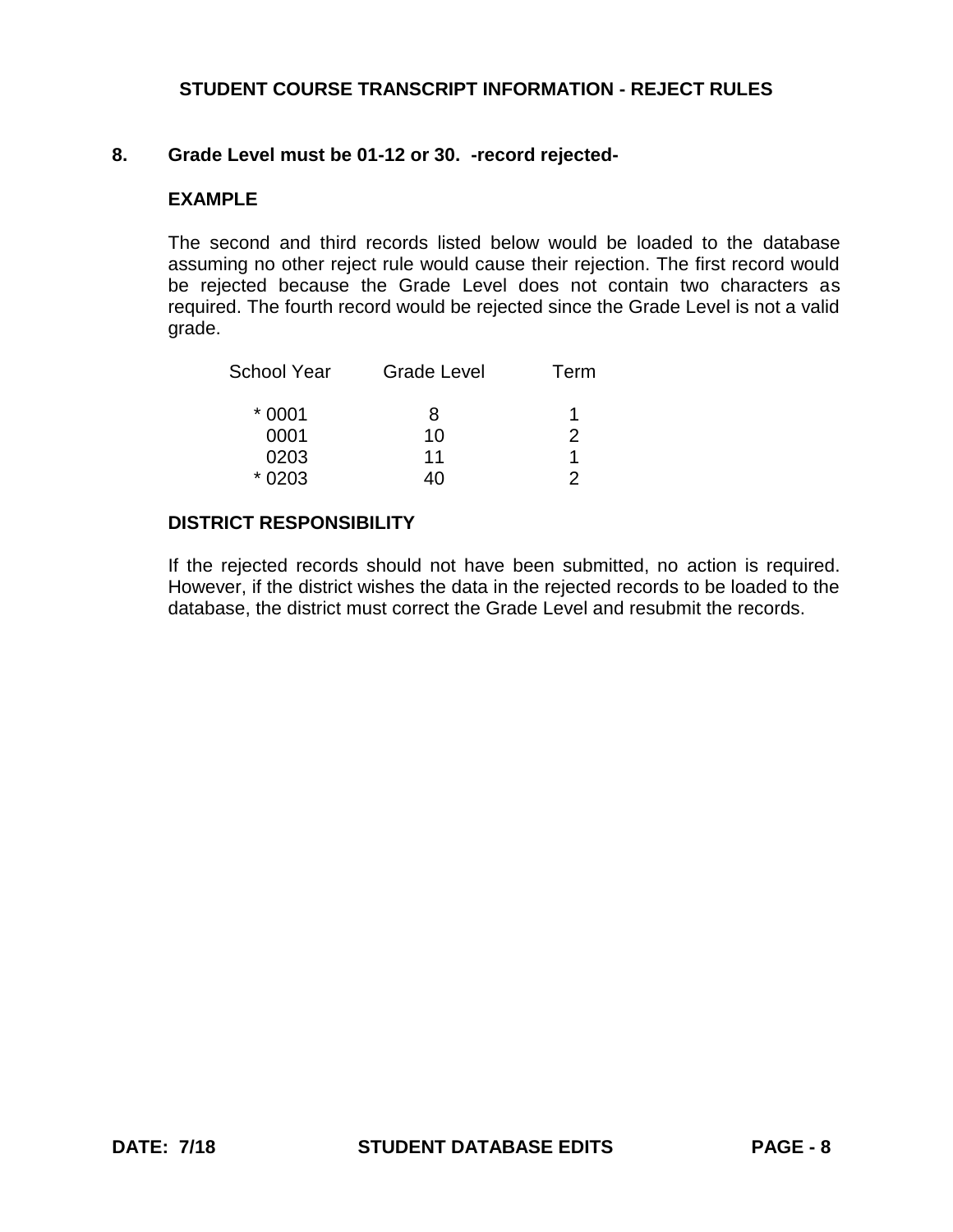### **9. Term must be 1-9, B-O, or S-X. -record rejected-**

### **EXAMPLE**

The second and third records listed below would be loaded to the database assuming no other reject rule would cause their rejection. The first record would be rejected because Term was left blank. The fourth record would be rejected since the Term code is not valid.

| School Year | <b>Grade Level</b> | Term |
|-------------|--------------------|------|
| $*0001$     | 08                 |      |
| 0001        | 10                 | 2    |
| 0203        | 11                 |      |
| $*0203$     | 12                 |      |

### **DISTRICT RESPONSIBILITY**

If the rejected records should not have been submitted, no action is required. However, if the district wishes the data in the rejected records to be loaded to the database, the district must correct the Term codes and resubmit the records.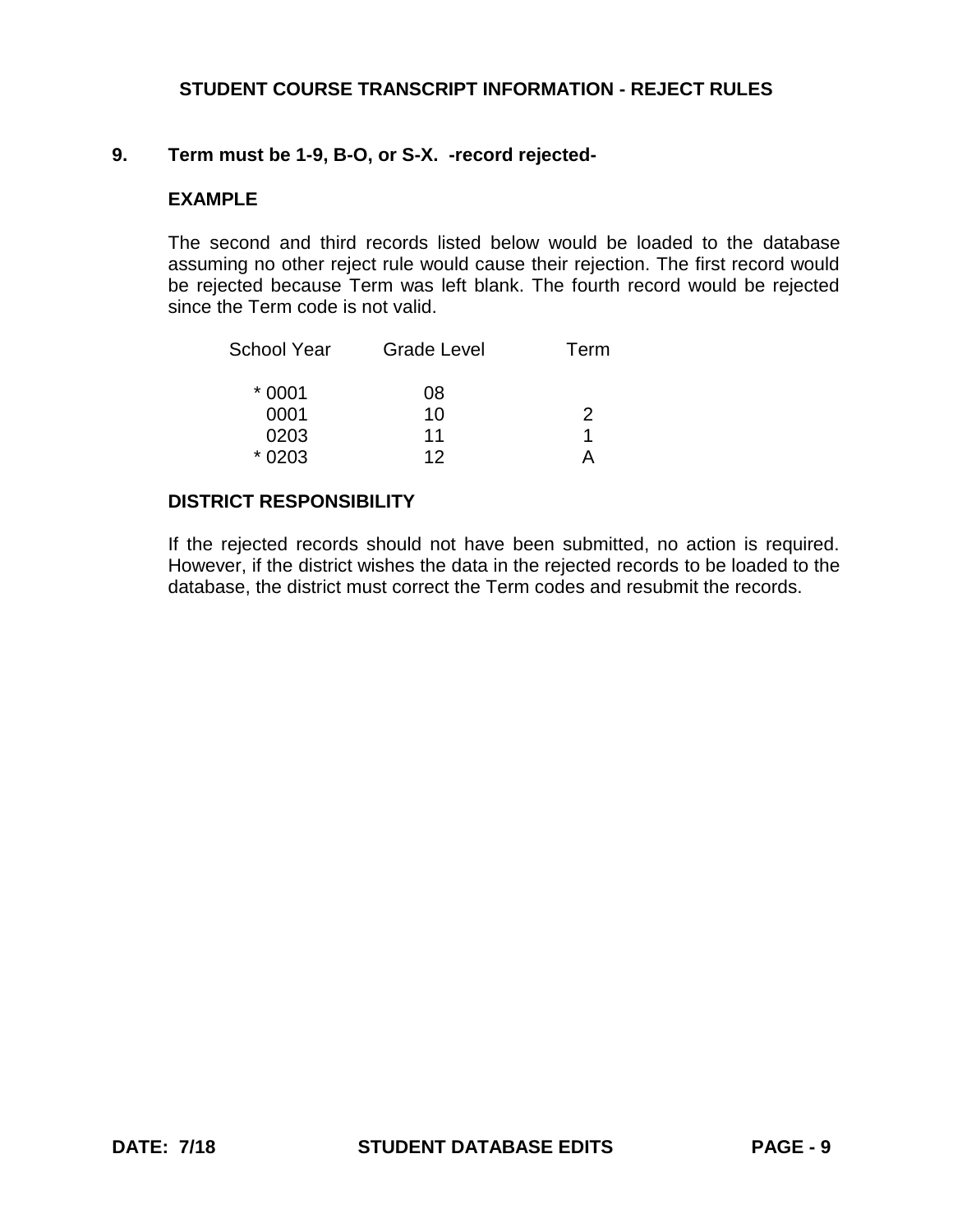# **10. Course Number must be alphanumeric and contain no blanks. -record rejected-**

### **EXAMPLE**

The second, third, fourth, fifth, and sixth records listed below would be loaded to the database assuming no other reject rule would cause their rejection. The first and seventh records would be rejected since the Course Number contains blanks.

| <b>Student</b><br><b>Number</b><br>Identifier,<br>Florida | School<br>Year | Course<br><b>Number</b> | Course<br>Sequence<br><b>Number</b> |
|-----------------------------------------------------------|----------------|-------------------------|-------------------------------------|
| * 123456789X                                              | ****           | 1 5300                  | 1234A                               |
| 129876543X                                                | ****           | 0900310                 | 1234A                               |
| 123456789X                                                | ****           | A010203                 | 12345                               |
| 123456789X                                                | ****           | 1200330                 | 3456C                               |
| 123456789X                                                | ****           | V200302                 | 1234A                               |
| 123456789X                                                | ****           | 2109310                 | <b>ABCDE</b>                        |
| * 123456789X                                              | ****           | 1005                    | 21234                               |
|                                                           |                |                         |                                     |

\*\*\*\* = Valid fiscal year for data submission.

# **DISTRICT RESPONSIBILITY**

If the rejected records should not have been submitted, no action is required. However, if the district wishes the data in the rejected record to be loaded to the database, the district should correct the Course Number and resubmit the record.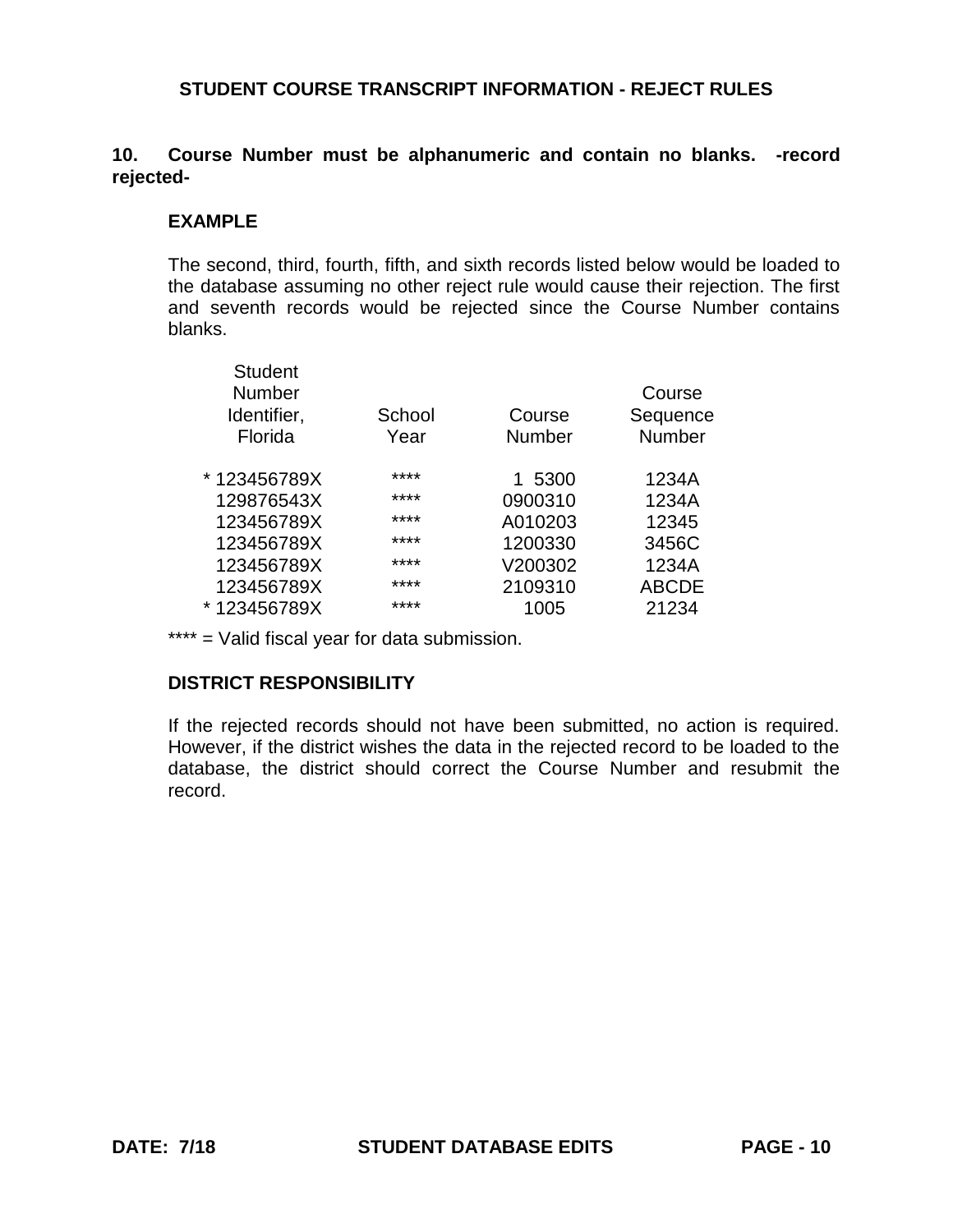# **11. The Course Sequence Number must be alphanumeric and contain no blanks. Allowable characters are 0-9, A-Z, hyphen, dollar sign, pound sign, and colon. -record rejected-**

# **EXAMPLE**

The second, third, fourth, fifth, and sixth records listed below would be loaded to the database assuming no other reject rule would cause their rejection. The first and seventh records would be rejected since the Course Sequence Number contains blanks.

| <b>Student</b><br><b>Number</b><br>Identifier,<br>Florida | School<br>Year | Course<br>Number | Course<br>Sequence<br><b>Number</b> |
|-----------------------------------------------------------|----------------|------------------|-------------------------------------|
| * 123456789X                                              | ****           | 1005300          | 1 34                                |
| 129876543X                                                | ****           | 0900310          | 1234A                               |
| 123456789X                                                | ****           | 0400330          | 12345                               |
| 123456789X                                                | ****           | 1200330          | 3456C                               |
| 123456789X                                                | ****           | 1302340          | 1234A                               |
| 123456789X                                                | ****           | 2109310          | <b>ABCDE</b>                        |
| * 123456789X                                              | ****           | 1005300          | 2.<br>4                             |
|                                                           |                |                  |                                     |

\*\*\*\* = Valid fiscal year for data submission.

# **DISTRICT RESPONSIBILITY**

If the rejected record should not have been submitted, no action is required. However, if the district wishes the data in the rejected record to be loaded to the database, the district must correct the Course Sequence Number and resubmit the records.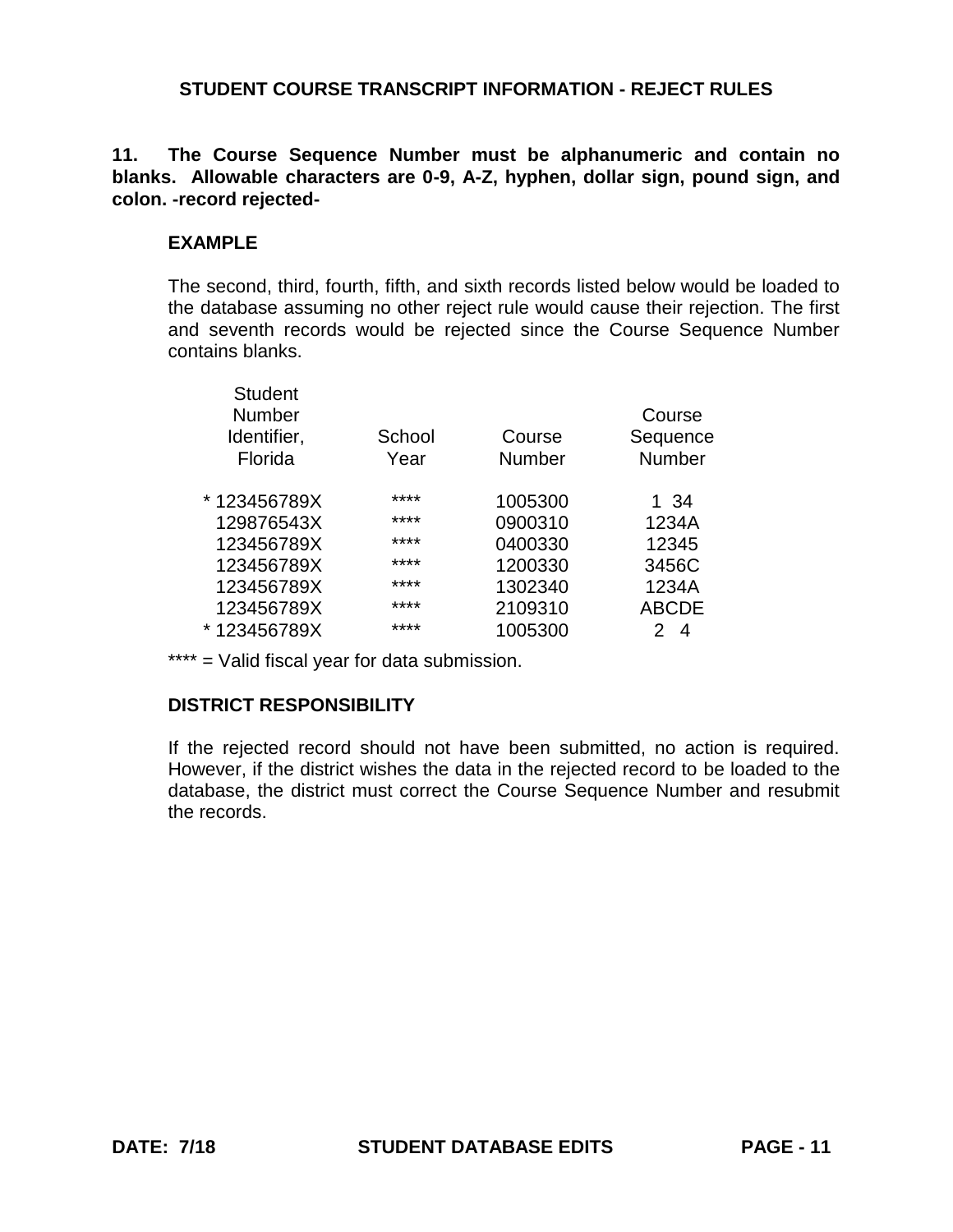## **12. All alphanumeric Course Numbers must either be on the Course Code Directory or on the Statewide Course Numbering System file unless School Number, Where Credit Earned equals P001-P999. -record rejected-**

### **EXAMPLE**

The second and third records listed below would be loaded to the database assuming no other reject rule would cause their rejection. The first and fourth records would be rejected because the Course Numbers are not on the Course Code Directory or on the Statewide Course Numbering System files.

|                | <b>District</b> | School  |               |
|----------------|-----------------|---------|---------------|
| <b>Student</b> | Number,         | Number, |               |
| <b>Number</b>  | Where           | Where   |               |
| Identifier,    | Credit          | Credit  | Course        |
| Florida        | Earned          | Earned  | <b>Number</b> |
| * 661234566X   | 66              | 0061    | FF10011       |
| 661234567X     | 66              | 0061    | 1460103       |
| 661234568X     | 66              | 0201    | B070614       |
| * 661234569X   | 66              | C901    | ABCDE12       |
|                |                 |         |               |

#### **DISTRICT RESPONSIBILITY**

If the rejected records should not have been submitted, no action is required. However, if the district wishes the data in the rejected records to be loaded to the database, the district must correct the Course Numbers and resubmit the records.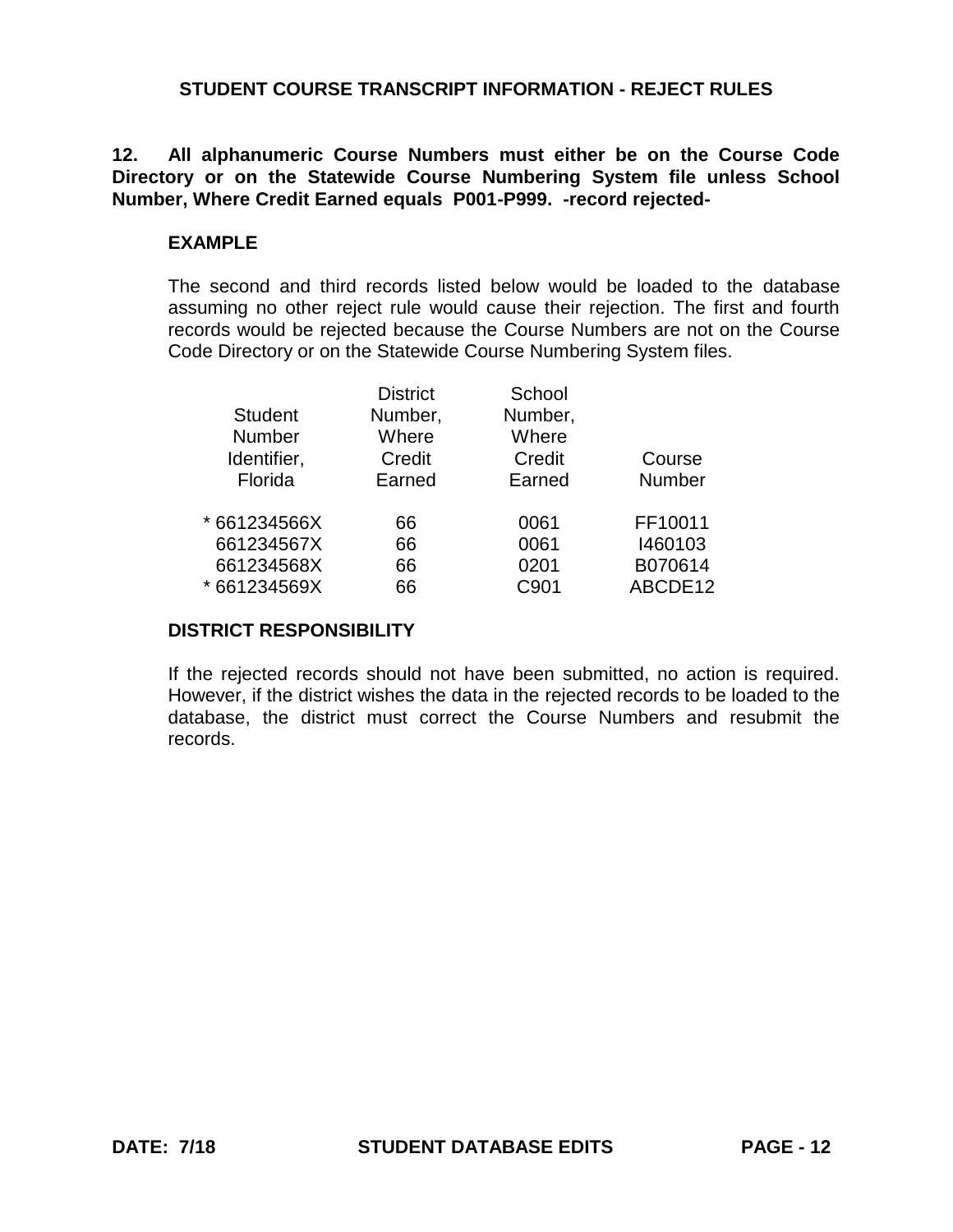**13. If School Year-Course Taken = School Year-Record Submission, then Course, State Subject Area Requirements must equal EN, MA, AH, WH, EC, AG, VO, PF, PE, EL, FL, PA, A1, BI, GE, EQ, SS, CE, EX, LA, LM, NC or SV. -record rejected-**

### **EXAMPLE**

In the example below, records number two, five, six, and seven would be loaded to the database assuming no other reject rule would cause the records to be rejected. Records one, three and four would be rejected since the Course, State Subject Area Requirements codes are invalid.

| Course Number | Course<br><b>Sequence Number</b> | Course, State Subject<br><b>Area Requirements</b> |
|---------------|----------------------------------|---------------------------------------------------|
| *1005300      | 1234A                            | Е                                                 |
| 0900310       | 2345B                            | EL                                                |
| * 0400330     | 1235B                            | FP                                                |
| *1200330      | 3456C                            | МS                                                |
| 1302340       | 45678                            | РF                                                |
| 2109310       | <b>ABCDE</b>                     | WH                                                |
| 1005320       | 123AB                            | FN                                                |
|               |                                  |                                                   |

#### **DISTRICT RESPONSIBILITY**

If the rejected records should not have been submitted, no action is required. However, if the district wishes the data in the rejected records to be loaded to the database, the district must correct the Course, State Subject Area Requirements and resubmit the records.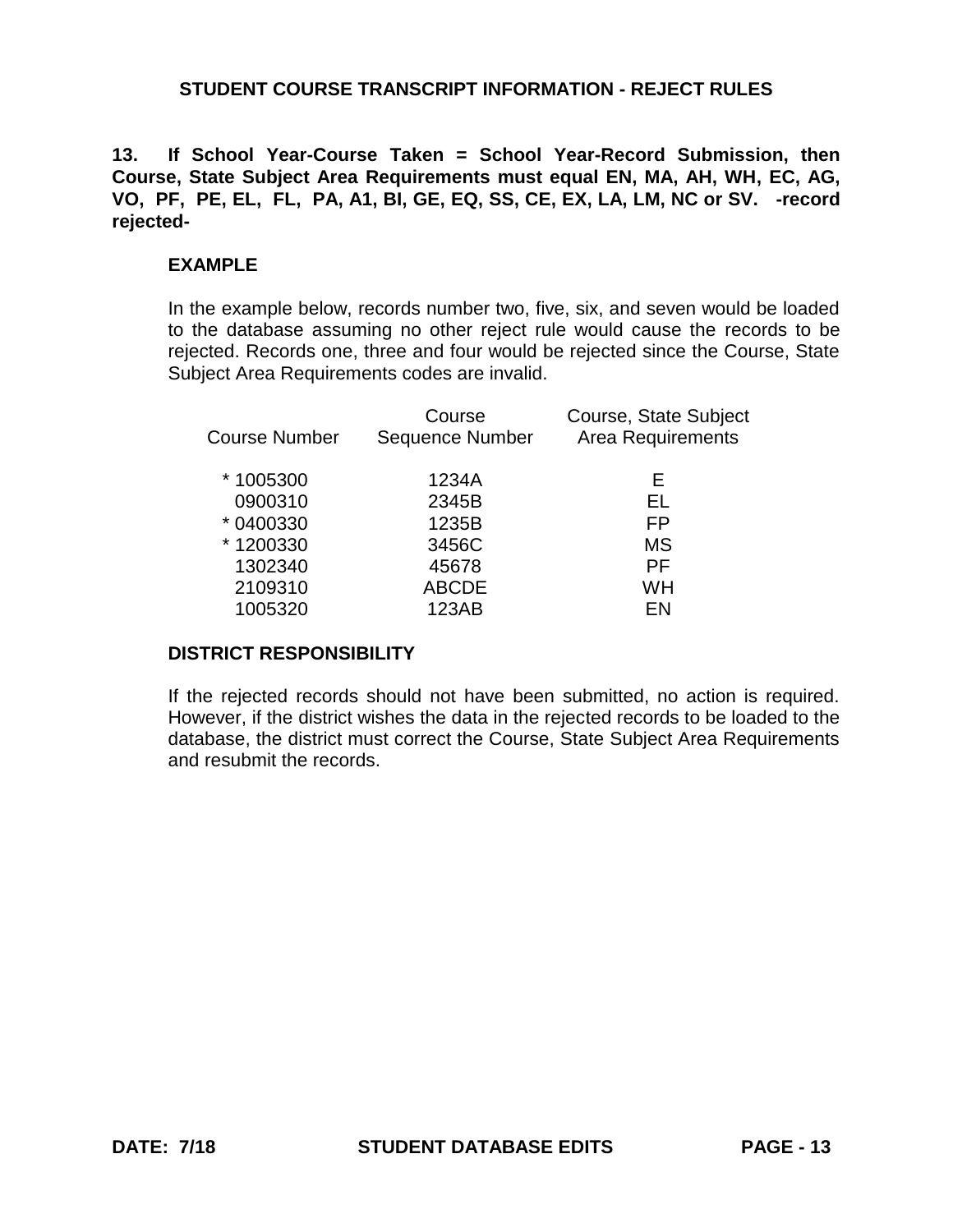# **14. If School Year-Course Taken = School Year-Record Submission, then Course Flag must be 7, 9, G-I, N, P, T, W, X, \* or blank. -record rejected-**

### **EXAMPLE**

In the example below, records one and three would be loaded to the database assuming no other reject rules would cause the records to be rejected. Record two would be rejected since the Course Flag contains invalid characters.

| Course   | Course          |
|----------|-----------------|
| Number   | Flag            |
| 1005300  | HТ              |
| *0900310 | 9S <sub>5</sub> |
| 1302340  |                 |

#### **DISTRICT RESPONSIBILITY**

If the rejected record should not have been submitted, no action is required. However, if the district wishes the data in the rejected record to be loaded to the database, the district must correct the Course Flag entry and resubmit the record.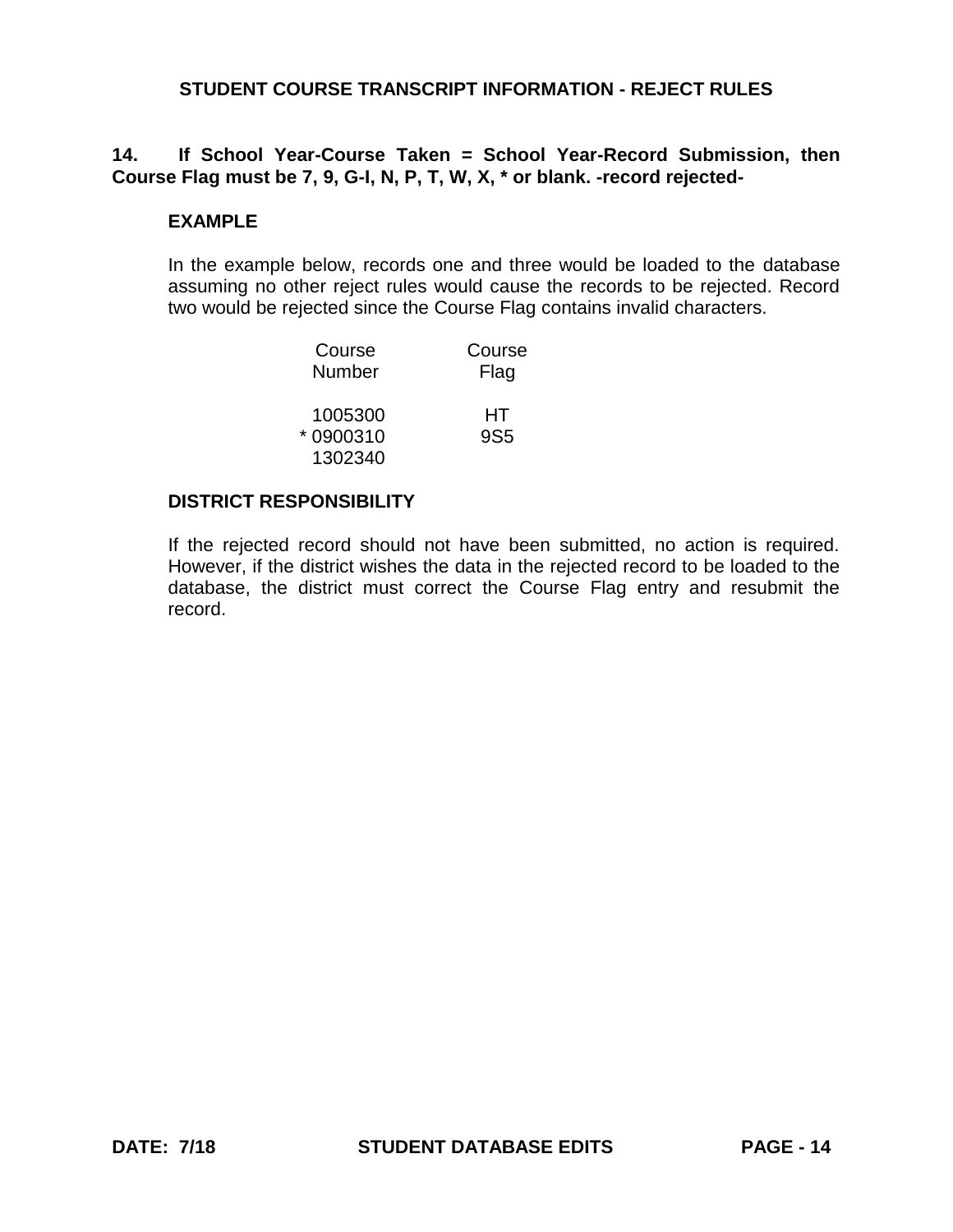# **15. For each Student Course Transcript Information record, no Course Flag, except blanks, may be repeated. -record rejected-**

### **EXAMPLE**

In the example below, records two and three would be loaded to the database assuming no other reject rule would cause the records to be rejected. The first record would be rejected since the Course Flag contains two H codes.

| Course    | Course |
|-----------|--------|
| Number    | Flag   |
| * 1005300 | RHH    |
| 0900310   | q      |
| 1302340   |        |

#### **DISTRICT RESPONSIBILITY**

If the rejected record should not have been submitted, no action is required. However, if the district wishes the data in the rejected record to be loaded to the database, the district must correct the Course Flag and resubmit the record.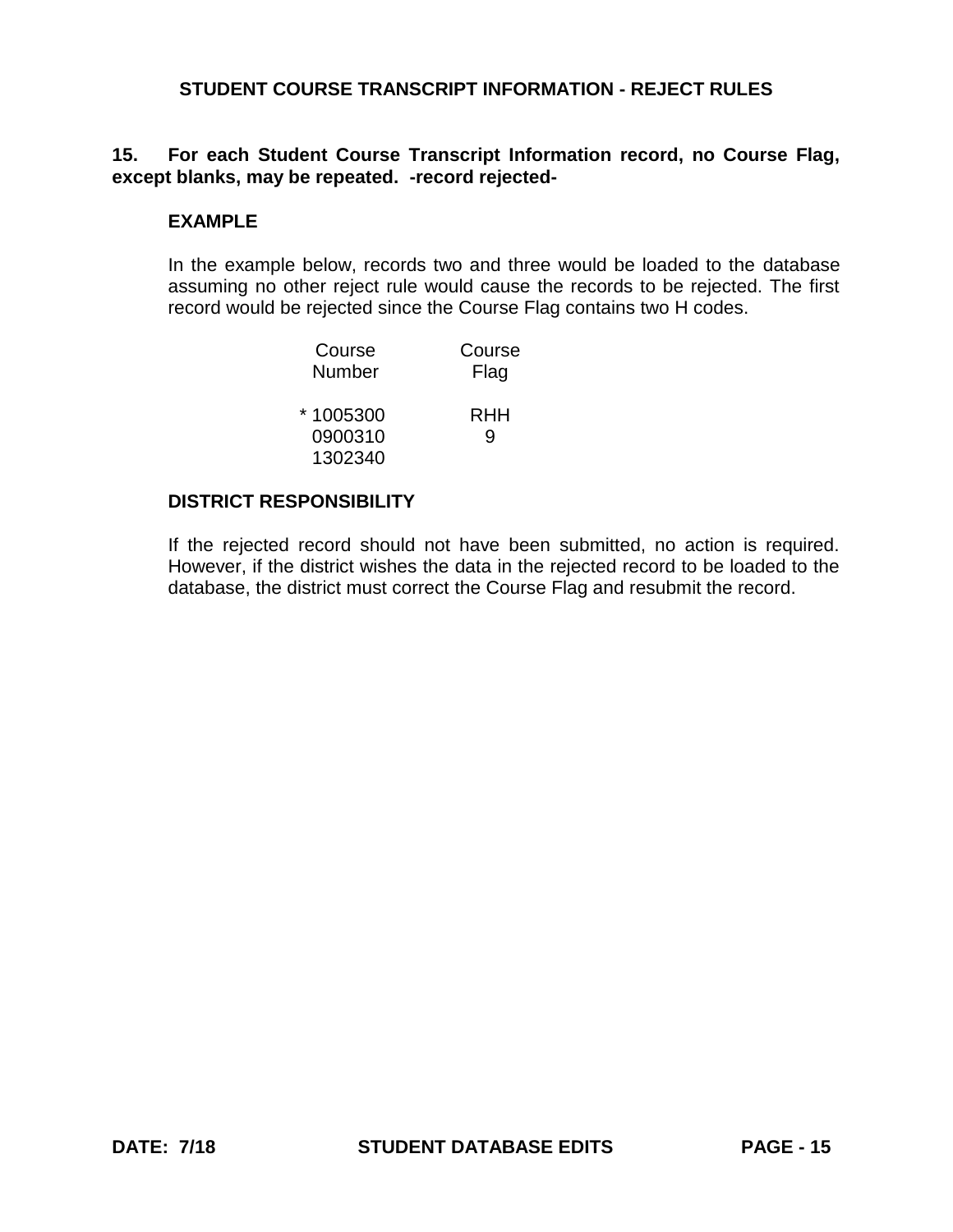### **16. Credit Attempted, Course must be numeric. -record rejected-**

#### **NOTE: Two decimal places assumed.**

### **EXAMPLE**

In the example below, records two, five, six, and seven would be loaded to the database assuming no other reject rule would cause the records to be rejected. Records one, three, and four would be rejected since the Credit Attempted, Course is not numeric.

| <b>Course Number</b> | Credit Attempted,<br>Course | Credit Earned,<br>Course |
|----------------------|-----------------------------|--------------------------|
| *1005300             | edk                         | 100                      |
| 0900310              | 050                         | 050                      |
| * 0400330            | 05a                         | 100                      |
| *1200350             | 000                         | 050                      |
| 1302340              | 100                         | 100                      |
| 2109310              | 100                         | 050                      |
| 1005320              | 050                         | 050                      |
|                      |                             |                          |

#### **DISTRICT RESPONSIBILITY**

If the rejected records should not have been submitted, no action is required. However, if the district wishes the data in the rejected records to be loaded to the database, the district must correct the Credit Attempted, Course and resubmit the records.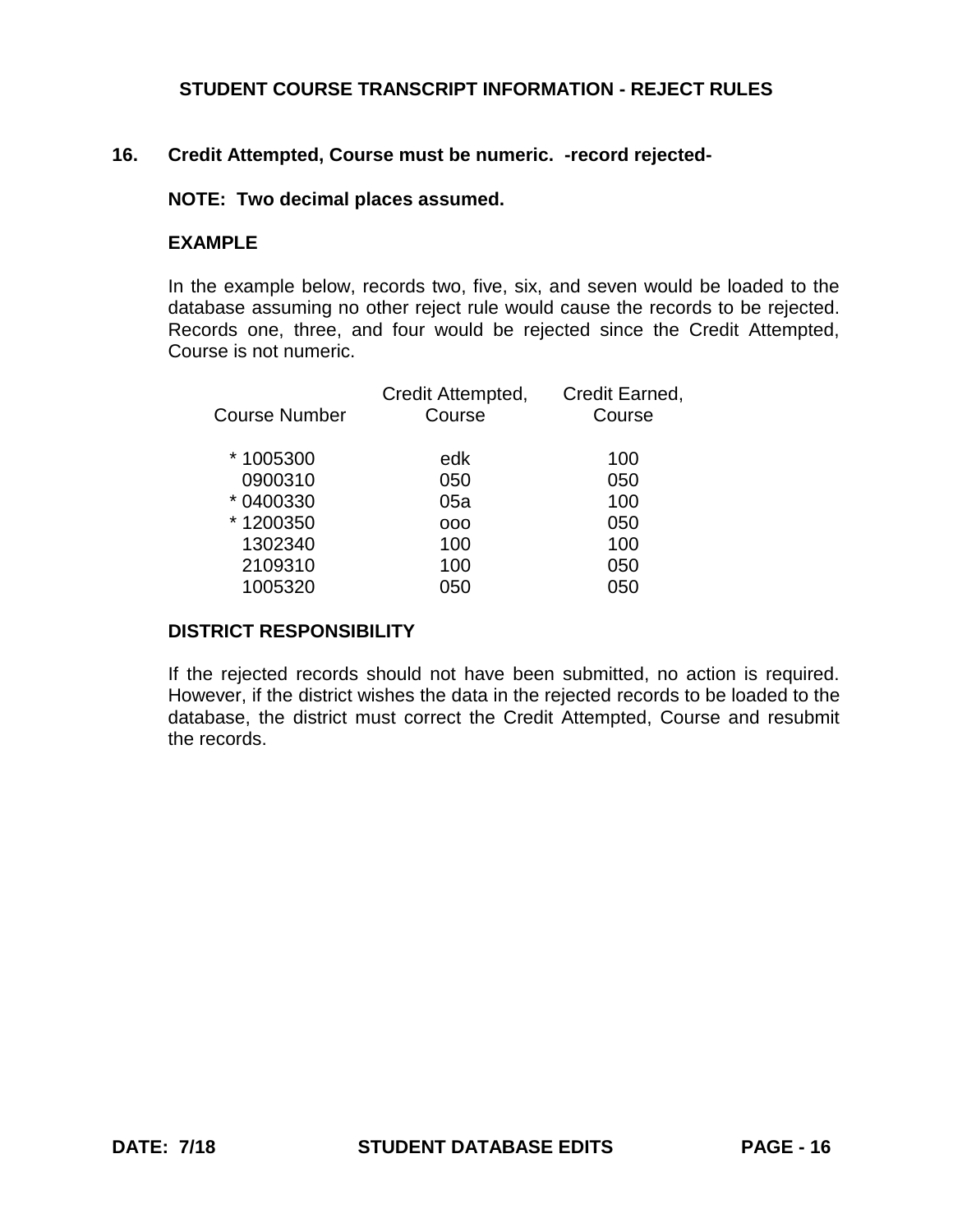# **17. Credit Earned, Course must be numeric. -record rejected-**

### **NOTE: Two decimal places assumed.**

### **EXAMPLE**

In the example below, records two, five, six, and seven would be loaded to the database assuming no other reject rule would cause the records to be rejected. Records one, three, and four would be rejected since the Credit Earned, Course is not numeric.

| <b>Course Number</b> | Credit Attempted,<br>Course | Credit Earned,<br>Course |
|----------------------|-----------------------------|--------------------------|
| *1005300             | 100                         | edk                      |
| 0900310              | 050                         | 050                      |
| * 0400330            | 100                         | 000                      |
| *1200350             | 050                         | 5x5                      |
| 1302340              | 100                         | 100                      |
| 2109310              | 100                         | 050                      |
| 1005320              | 050                         | กรก                      |

# **DISTRICT RESPONSIBILITY**

If the rejected records should not have been submitted, no action is required. However, if the district wishes the data in the rejected records to be loaded to the database, the district must correct the Credit Earned, Course and resubmit the records.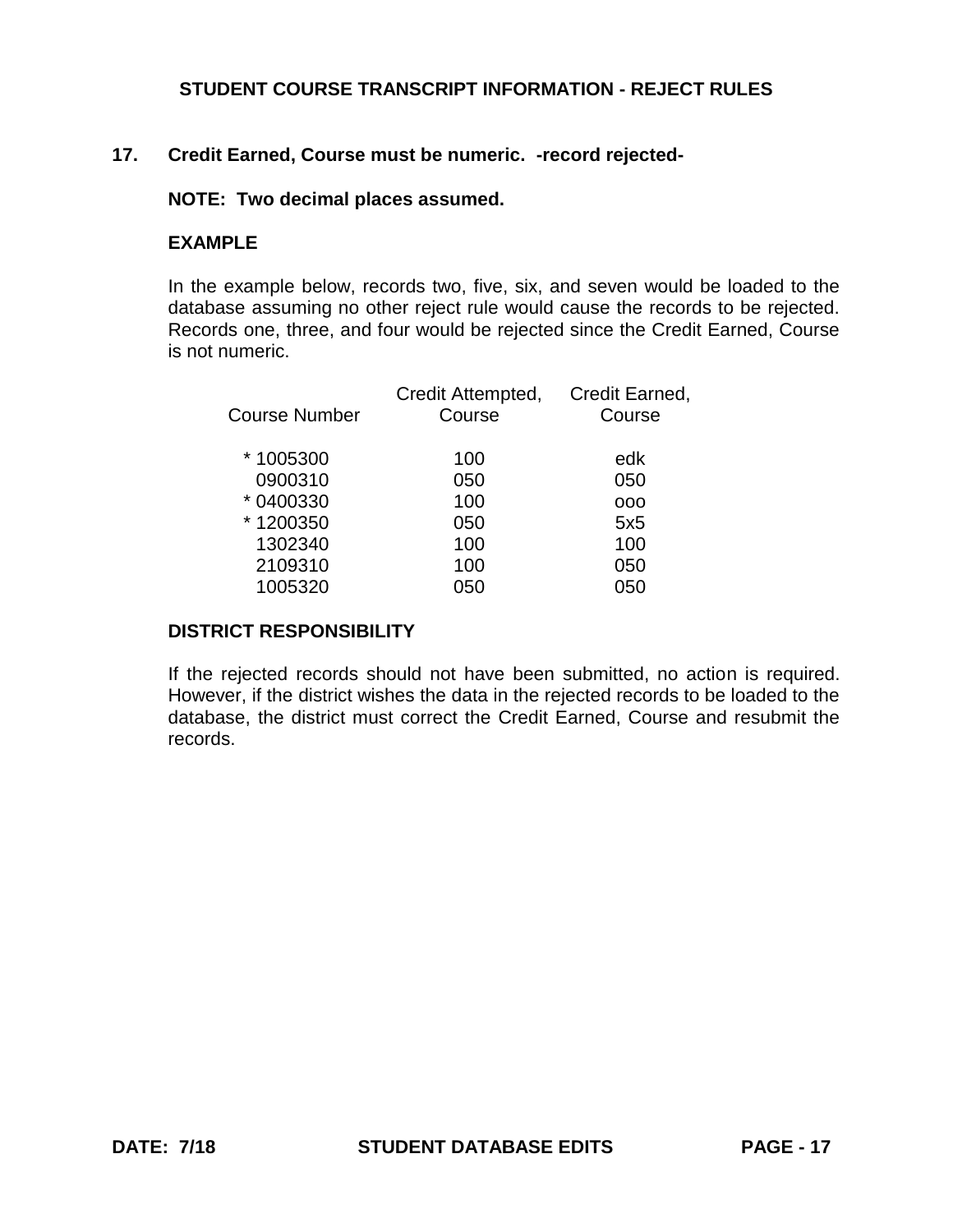### **18. The Course Grade code must be A+, A, A-, B+, B, B-, C+, C, C-, D+, D, D-, F, I, N, U, P, S, SB, T, E, WP, FL, NG, W or WF and must be right justified with leading blanks. -record rejected-**

### **EXAMPLE**

In the example below, records two and five would be loaded to the database assuming no other reject rule would cause the records to be rejected. Records one and four would be rejected since they contain invalid codes. Record three would be rejected since the Course Grade is not right justified with leading blanks.

| <b>Course Number</b> | <b>Credit Earned</b><br>Course | <b>Course Grade</b> |
|----------------------|--------------------------------|---------------------|
| *1005300             | 100                            | OOA                 |
| 0900310              | 050                            | B+                  |
| * 0400330            | 100                            | C+                  |
| *1200350             | 050                            | WC                  |
| 1200350              | 050                            |                     |
|                      |                                |                     |

### **DISTRICT RESPONSIBILITY**

If the rejected records should not have been submitted, no action is required. However, if the district wishes the data in the rejected records to be loaded to the database, the district must correct the Course Grade and resubmit the records.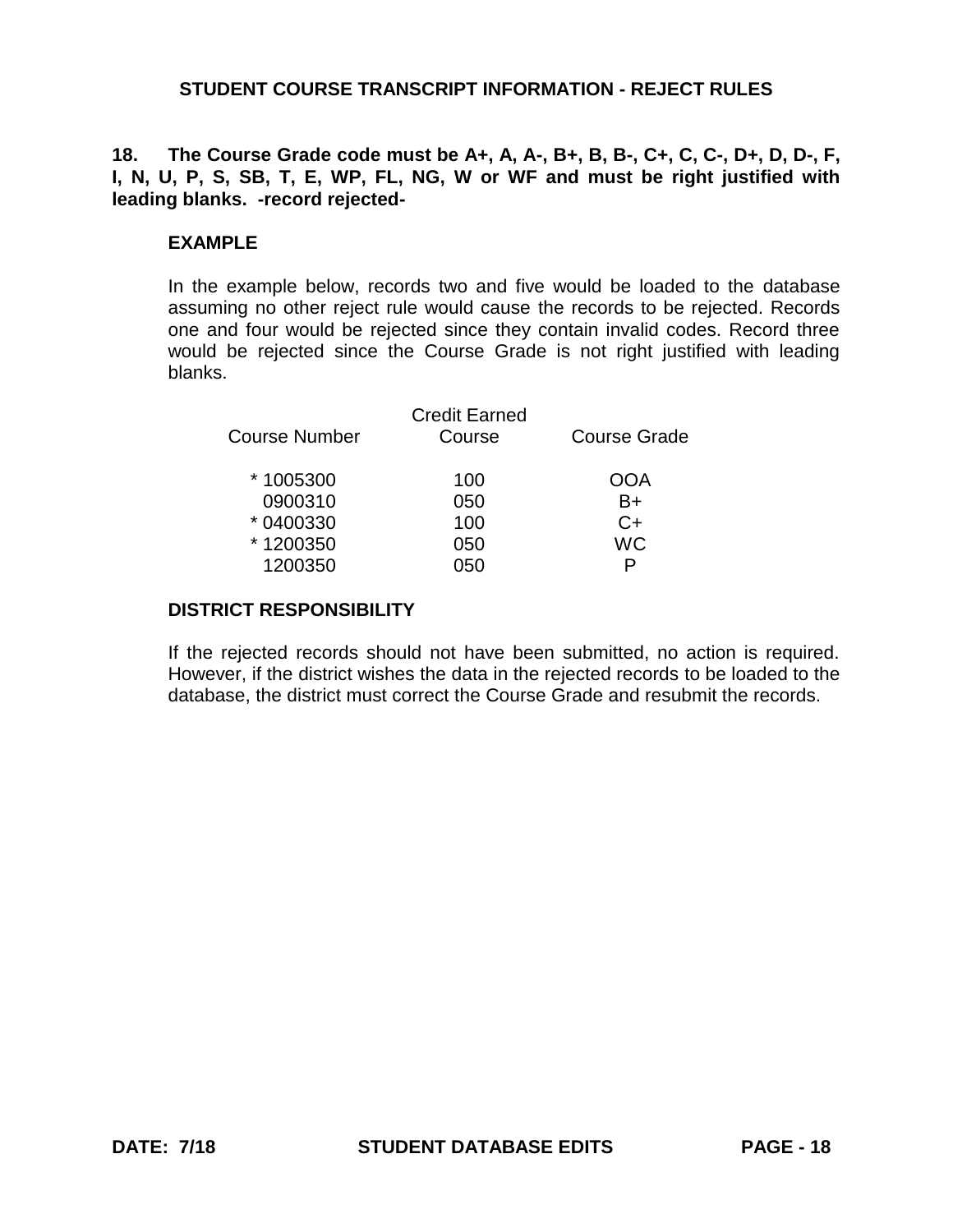**19. The Transaction Code must be A, C or D. For the original transmission, only A is valid. For subsequent batch/update submissions, if A is specified then the record must not already exist on the database; if C or D is specified then the record must exist on the database. -record rejected-**

### **EXAMPLE**

For all original transmissions, the Transaction Code must be "A". An original transaction is the first submission of a record during a survey period. After original transmission of records, changes to the record for elements other than the key elements must be done with a "C" as the Transaction Code. To delete a record, the Transaction Code must be a "D". To change key elements in a batch transaction, the record must FIRST be deleted with a "D" and then added with an "A". Records with an incorrect Transaction Code would be rejected.

### **DISTRICT RESPONSIBILITY**

If the rejected records should not have been submitted, no action is required. However, if the district wishes the data in the rejected records to be loaded to the database, the district must correct the Transaction Code and resubmit the records.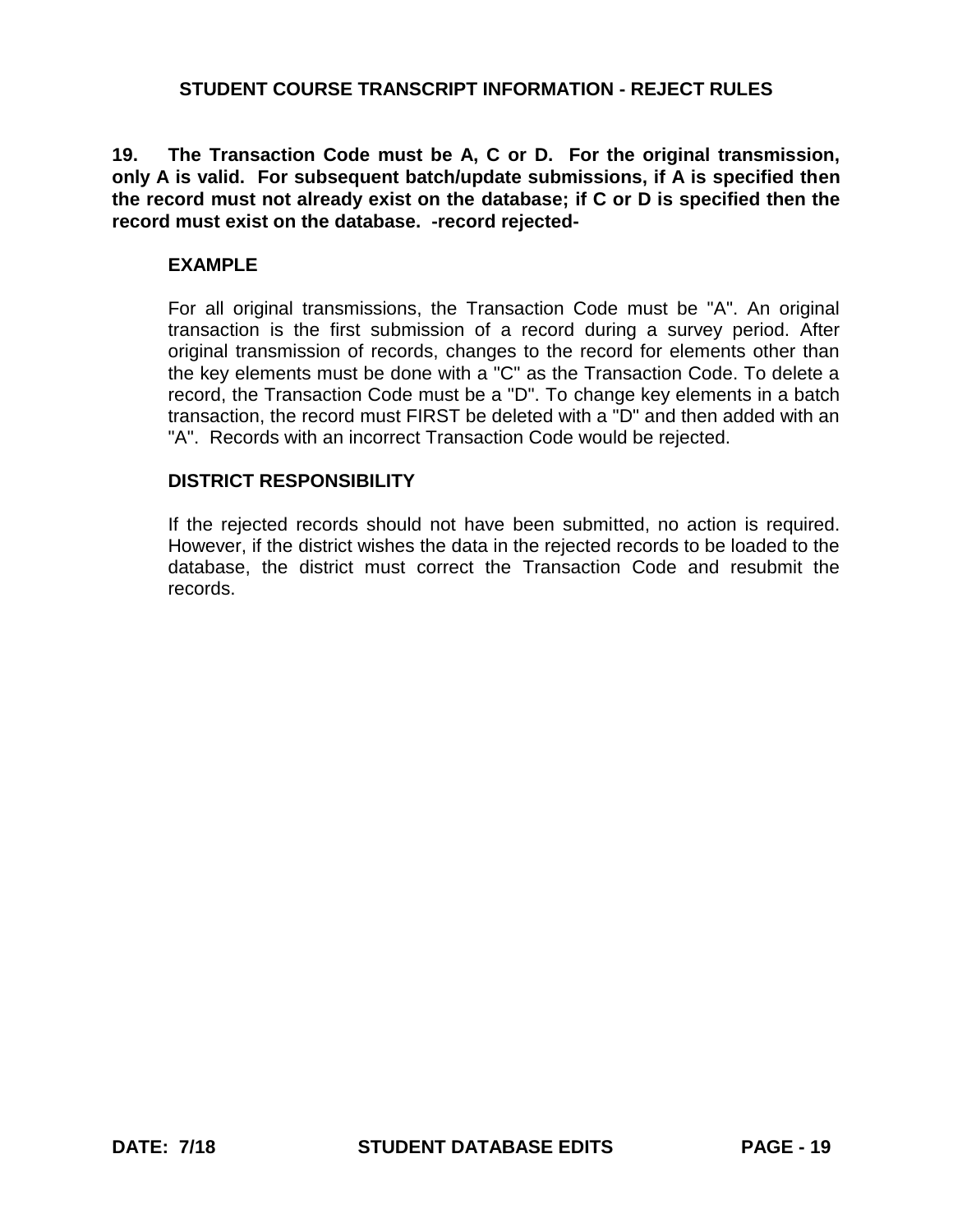**20. Each Student Course Transcript Information record must be unique based on Survey Period Code; District Number, Current Enrollment; School Number, Current Enrollment; Student Number Identifier, Florida; School Year – Record Submission; School Year – Course Taken; Grade Level; Term; Course Number; and Course Sequence Number. -first record accepted, all other duplicate records rejected-**

### **EXAMPLE**

The first, third, fourth, sixth, and seventh records listed below would be loaded to the database assuming no other reject rule would cause the records to be rejected. The second and fifth records would be rejected since they are duplicates of the first and fourth records, respectively.

| Survey<br>Period<br>Code | <b>District</b><br>Number,<br>Current<br><b>Enrollment Enrollment</b> | School<br>Number,<br>Current | <b>Student</b><br><b>Number</b><br>Identifier,<br>Florida | School<br>Year -<br>Course Grade<br>Taken |    |               | Course<br>Level Term Number | Course<br>Sequence<br><b>Number</b> |
|--------------------------|-----------------------------------------------------------------------|------------------------------|-----------------------------------------------------------|-------------------------------------------|----|---------------|-----------------------------|-------------------------------------|
| 5                        | 01                                                                    | 0021                         | 012345678X 1011                                           |                                           | 12 | 2             | 1200310                     | 1234A                               |
| $*5$                     | 01                                                                    | 0021                         | 012345678X 1011                                           |                                           | 12 | 2             | 1200310                     | 1234A                               |
| 5                        | 01                                                                    | 0021                         | 012345676X 1011                                           |                                           | 12 | 3             | 1001370                     | 1234D                               |
| 5                        | 01                                                                    | 0021                         | 012345679X 1011                                           |                                           | 12 | 3             | 1001370                     | 1234D                               |
| $*5$                     | 01                                                                    | 0021                         | 012345679X 1011                                           |                                           | 12 | 3             | 1001370                     | 1234D                               |
| 5                        | 01                                                                    | 0021                         | 021234567X 1011                                           |                                           | 11 | 1             | 2001370                     | 1234D                               |
| 5                        | 01                                                                    | 0021                         | 021234567X 1011                                           |                                           | 11 | $\mathcal{P}$ | 2001370                     | 1234D                               |
|                          |                                                                       |                              |                                                           |                                           |    |               |                             |                                     |

#### **DISTRICT RESPONSIBILITY**

If the records loaded to the database are correct, no action is necessary. However, if the district wishes the rejected records to be loaded to the database, the district must delete any invalid records, correct any rejected records if necessary, and resubmit the corrected records.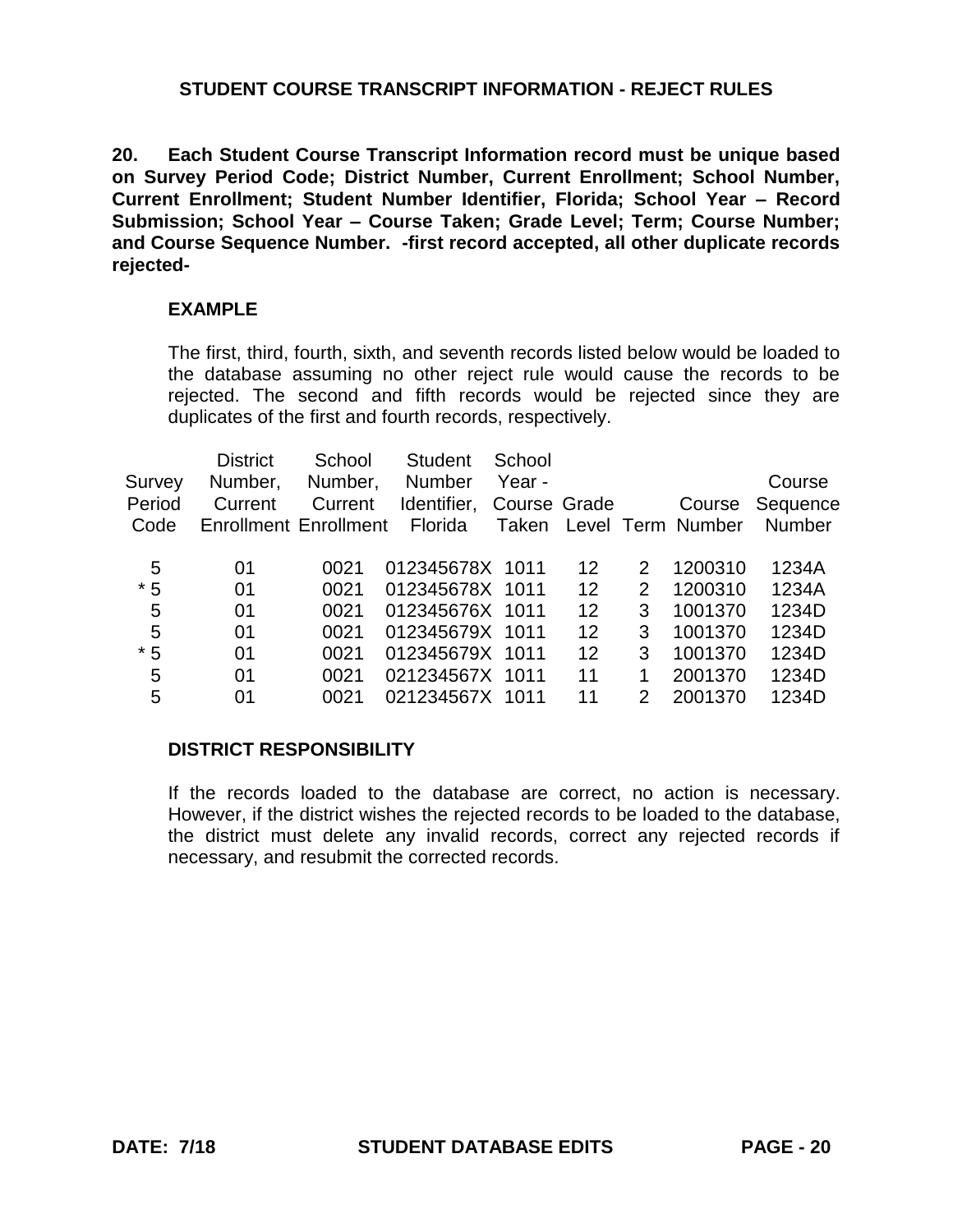## **21. School Number, Current Enrollment must exist on the Master School Identification File as a valid active school number for the District Number, Current Enrollment. -record rejected-**

### **EXAMPLE**

The fourth and fifth records listed below would be loaded to the database assuming no other reject rule would cause the records to be rejected. Records one, two, and three would be rejected because the School Number, Current Enrollment does not exist on the Master School Identification File as a valid active school number for the District Number, Current Enrollment.

| District Number,          | School Number,            |  |  |
|---------------------------|---------------------------|--|--|
| <b>Current Enrollment</b> | <b>Current Enrollment</b> |  |  |
| $*09$                     | 8131                      |  |  |
| $*13$                     | 0021                      |  |  |
| $*15$                     | C999                      |  |  |
| 57                        | 0051                      |  |  |
|                           | 0031                      |  |  |

### **DISTRICT RESPONSIBILITY**

If the rejected records should not have been submitted, no action is required. However, if the district wishes the data in the rejected records to be loaded to the database, the district must correct the School Number, Current Enrollment and resubmit the records.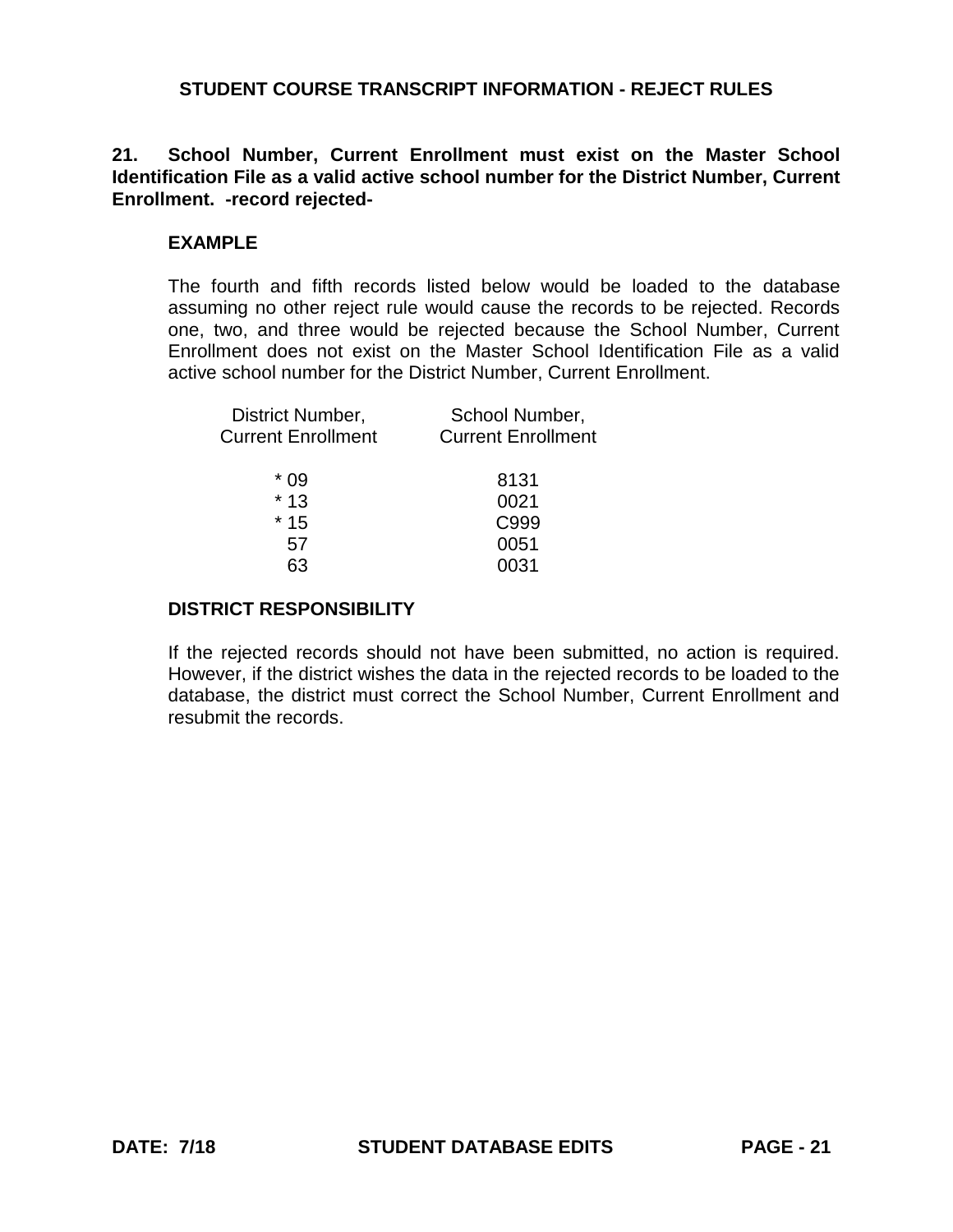**23. The Student Number Identifier, Local may be any combination of letters, numbers and blanks. (All blanks are allowable.) It must be left-justified with trailing blanks. -record rejected-**

### **EXAMPLE**

The first three records listed below would be loaded to the database assuming no other edit would cause their rejection. The fourth record would be rejected because the Student Number Identifier, Local contains a symbol (@). The fifth record would be rejected because it is right-justified rather than left-justified.

| <b>District</b> | <b>Student</b> |
|-----------------|----------------|
| Number,         | Number         |
| Current         | Identifier,    |
| Enrollment      | Local          |
| 01              | 0123456789     |
| 0 <sub>1</sub>  | ABC123DEF9     |
| 01              | 3001 28K       |
| 01              | 2121@xyz       |
|                 | 123456         |
|                 |                |

#### **DISTRICT RESPONSIBILITY**

If the rejected records should not have been submitted, no action is required. However, if the district wishes the data in the rejected records to be loaded to the database, the district must correct the Student Number Identifier, Local and resubmit the records.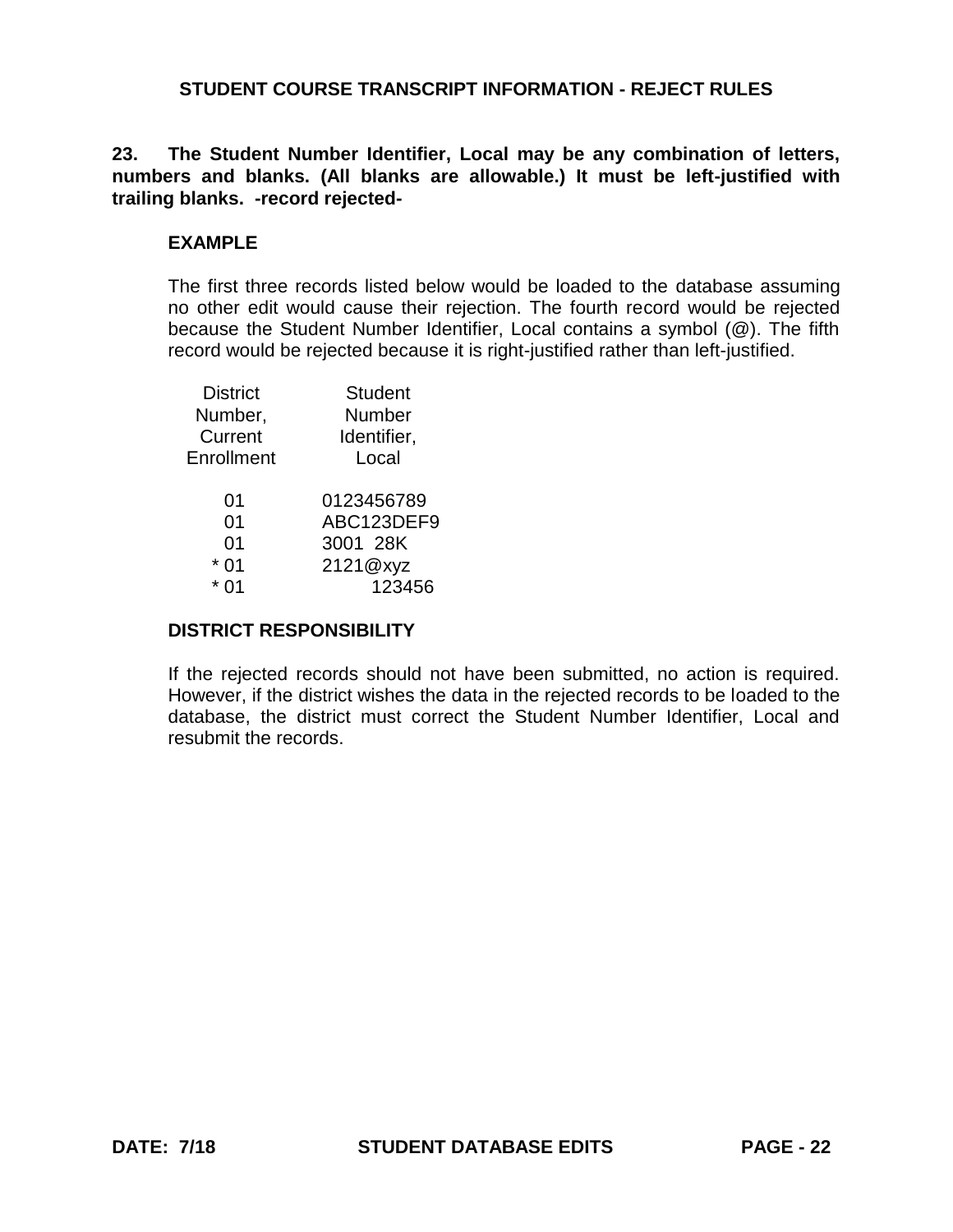# **24. If School Number, Where Credit Earned equals C901-C928, U970-U981, or P001-P999, then District Number, Where Credit Earned must equal 99. –record reject -**

# **EXAMPLE**

The first record listed below would pass the edit. The second record would be rejected because the School Number, Where Credit Earned is not correct for the District Number, Where Credit Earned.

| District Number,    | School Number,             | <b>Student Number</b> |  |
|---------------------|----------------------------|-----------------------|--|
| Where Credit Earned | <b>Where Credit Earned</b> | Identifier, Florida   |  |
| 99                  | U970                       | 123456789X            |  |
| $*16$               | C <sub>901</sub>           | 234567891X            |  |

# **DISTRICT RESPONSIBILITY**

If the rejected record should not have been submitted, no action is required. However, if the district wishes the data in the rejected record to be loaded to the database, the district must correct the District Number, Where Credit Earned or the School Number, Where Credit Earned and resubmit the record.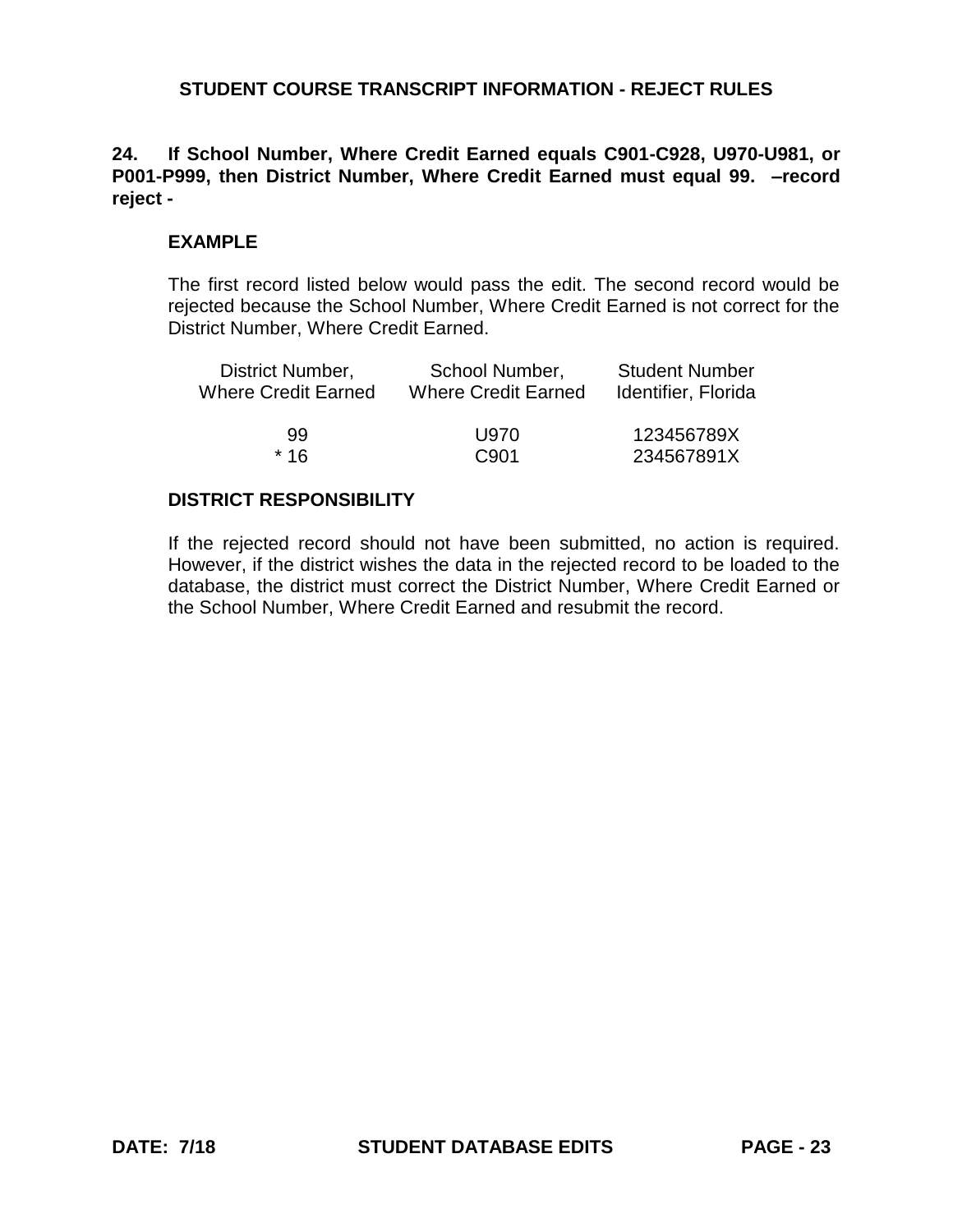## **25. If the Course Grade code equals W, then the School Number, Where Credit Earned must be U970-U981, C901-C928, P001-P999, 9900 or N999. -record rejected-**

### **EXAMPLE**

In the examples below, records two and four would be loaded to the database assuming no other reject rule would cause the records to be rejected. Records one and three would be rejected because the Course Grade is not valid for the reported School Number, Where Credit Earned.

| School Number,<br><b>Where Credit Earned</b> | <b>Course Grade</b> |  |
|----------------------------------------------|---------------------|--|
| 0021                                         | w                   |  |
| C <sub>901</sub>                             | W                   |  |
| 7851                                         | w                   |  |
| U970                                         | w                   |  |
|                                              |                     |  |

### **DISTRICT RESPONSIBILITY**

If the rejected records should not have been submitted, no action is required. However, if the district wishes the data in the rejected records to be loaded to the database, the district must correct the Course Grade or the School Number, Where Credit Earned and resubmit the records.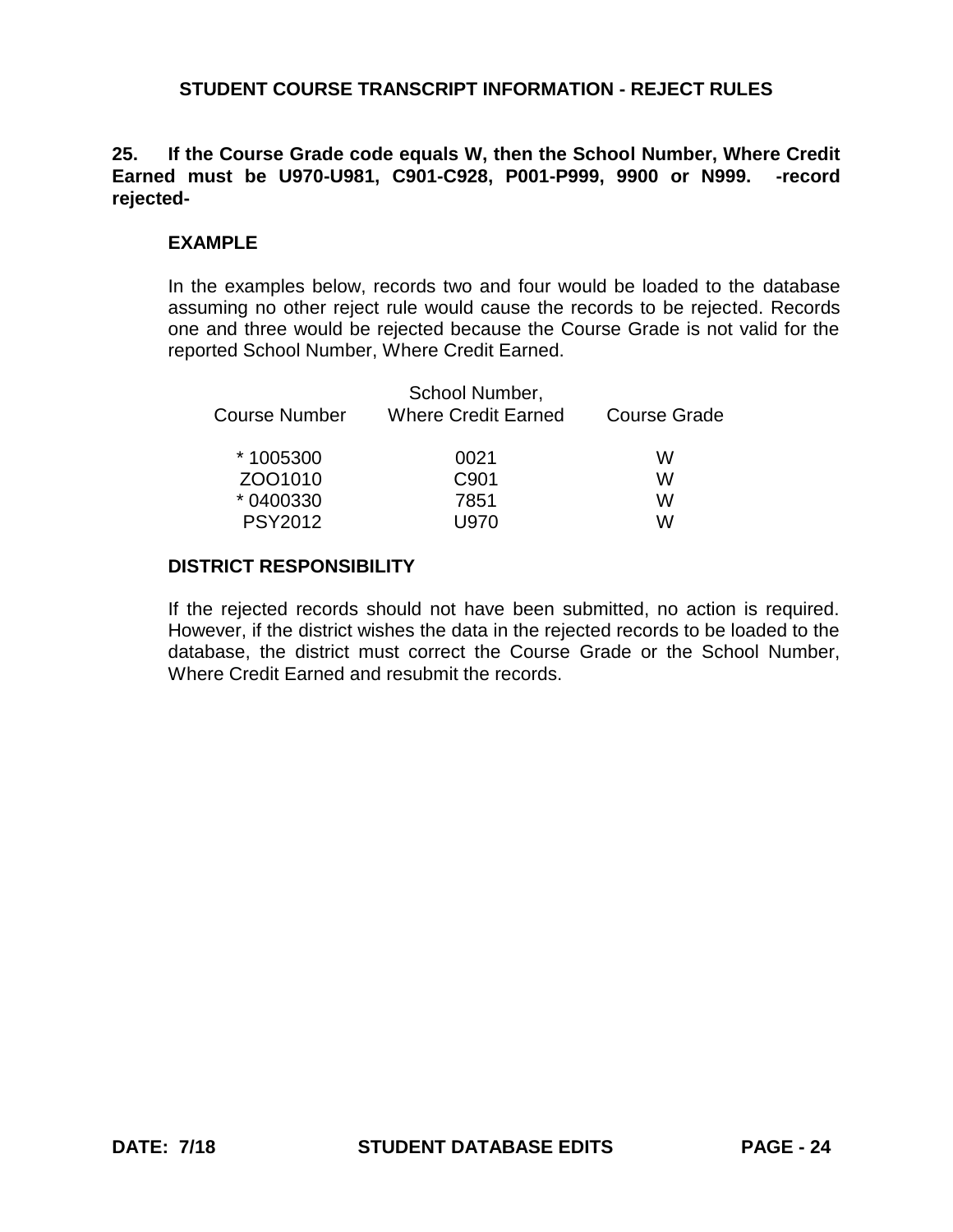# **26. Course Number, Substituted must be a course in the Course Code Directory or it must be blank. -record rejected-**

### **EXAMPLE**

The second record listed below would be loaded to the database assuming no other reject rule would cause its rejection. The first and third records would be rejected because the Course Numbers, Substituted are not in the Course Code Directory.

|                | <b>District</b> | School  |             |
|----------------|-----------------|---------|-------------|
| <b>Student</b> | Number,         | Number, |             |
| Number         | Where           | Where   | Course      |
| Identifier,    | Credit          | Credit  | Number      |
| Florida        | Earned          | Earned  | Substituted |
| * 123456789X   | 66              | 0101    | FF10011     |
| 123456788X     | 66              | 0101    | 0800300     |
| *123456786X    | 66              | C917    | ABCDE12     |
|                |                 |         |             |

### **DISTRICT RESPONSIBILITY**

If the rejected records should not have been submitted, no action is required. However, if the district wishes the data in the rejected records to be loaded to the database, the district must correct the Course Number, Substituted fields and resubmit the records.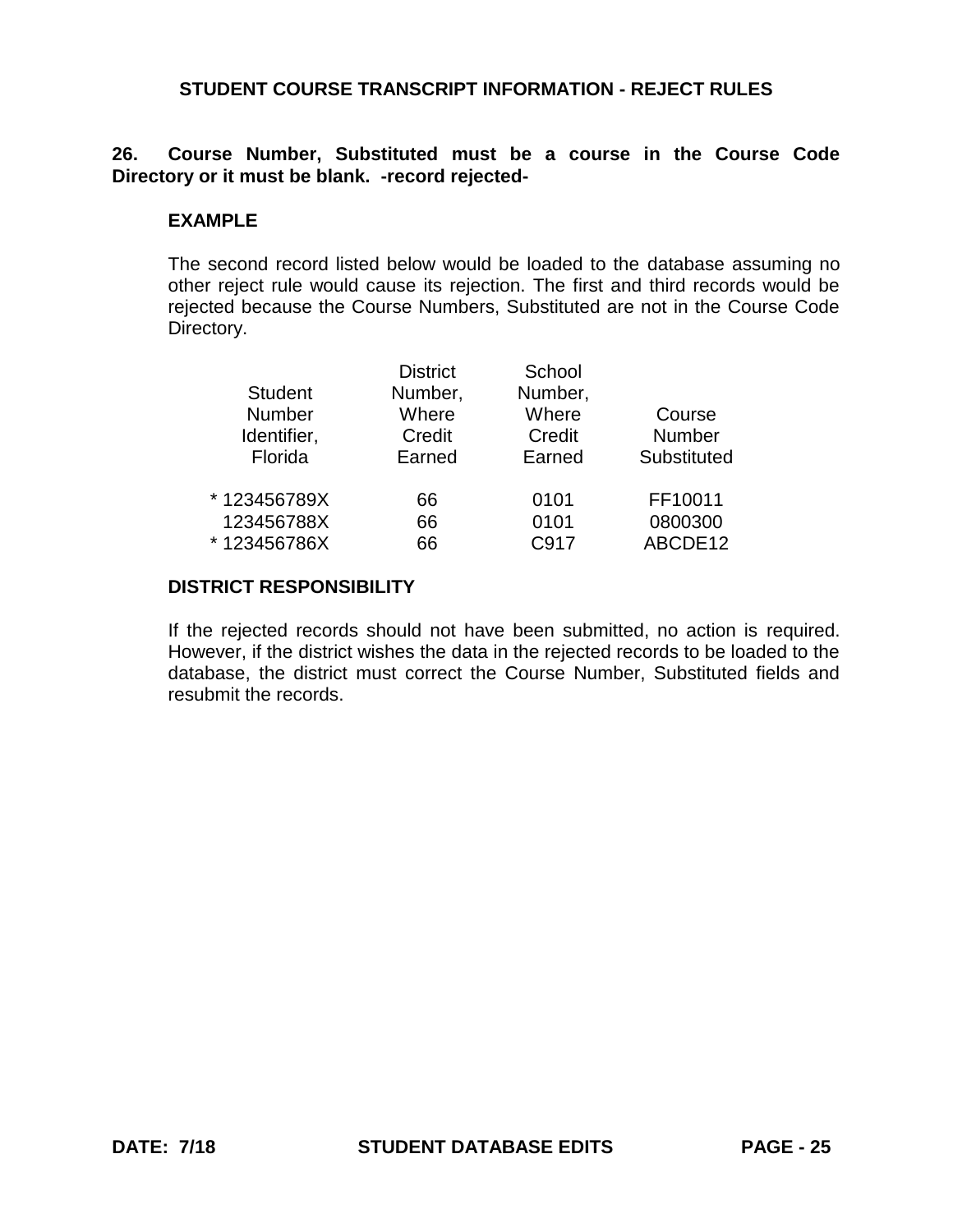### **27. If the Course Number, Substituted is not blank, then at least one Course Flag must be "\*". -record rejected-**

#### **EXAMPLE**

The first and third records listed below would be loaded to the database assuming no other reject rule would cause their rejection. The second record would be rejected because there is no asterisk (\*) Course Flag.

| <b>Student</b><br>Number<br>Identifier,<br>Florida | Course<br><b>Number</b> | Course<br><b>Number</b><br>Substituted | Grade<br>Level | Course<br>Flag |
|----------------------------------------------------|-------------------------|----------------------------------------|----------------|----------------|
| 123456789X                                         | 1802300                 | 0800300                                | 09             | $\star$        |
| *123456788X                                        | 1802300                 | 0800300                                | 10             |                |
| 123456787X                                         | 1802300                 | 0800300                                | 11             | $\star$        |

#### **DISTRICT RESPONSIBILITY**

If the rejected record should not have been submitted, no action is required. However, if the district wishes the data in the rejected record to be loaded to the database, the district must correct the Course Number, Substituted or the Course Flag field and resubmit the record.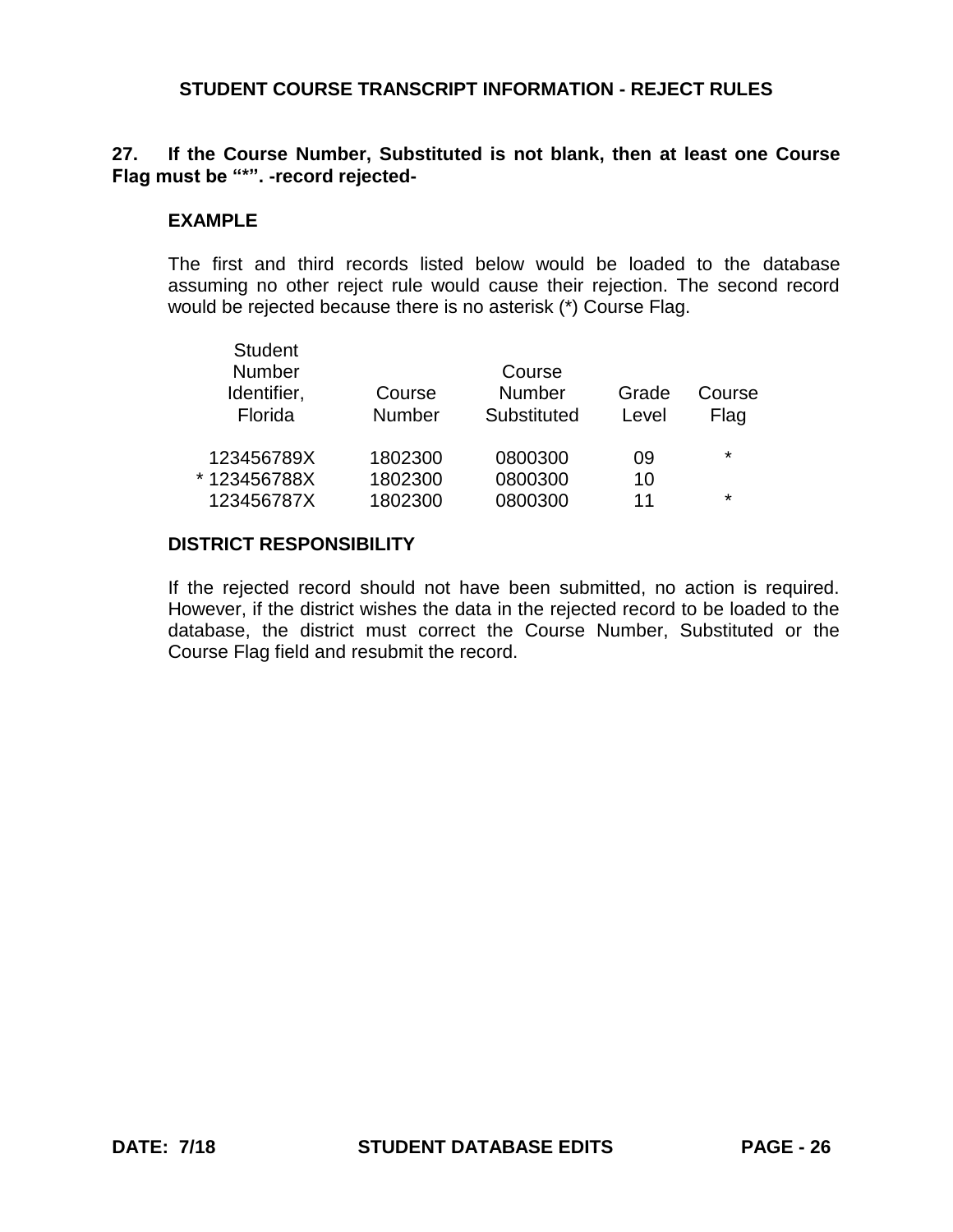**28. If any of the four Course Flags are "\*", then the Course Number, Substituted must not be blank. -record rejected-**

#### **EXAMPLE**

The first two records listed below would be loaded to the database assuming no other reject rule would cause their rejection. The third record would be rejected because the Course Number, Substituted must not be blank when there is a Course Flag of '\*'.

| <b>Student</b><br><b>Number</b><br>Identifier,<br>Florida | Course<br><b>Number</b> | Course<br><b>Number</b><br>Substituted | Grade<br>Level | Course<br>Flag |
|-----------------------------------------------------------|-------------------------|----------------------------------------|----------------|----------------|
| 123456789X                                                | 1802300                 | 0800300                                | 09             | $\star$        |
| 123456788X                                                | 1802300                 | 0800300                                | 10             | $\star$        |
| *123456787X                                               | 1802300                 |                                        | 11             | $\star$        |

### **DISTRICT RESPONSIBILITY**

If the rejected record should not have been submitted, no action is required. However, if the district wishes the data in the rejected record to be loaded to the database, the district must correct the Course Number, Substituted or the Course Flag field and resubmit the record.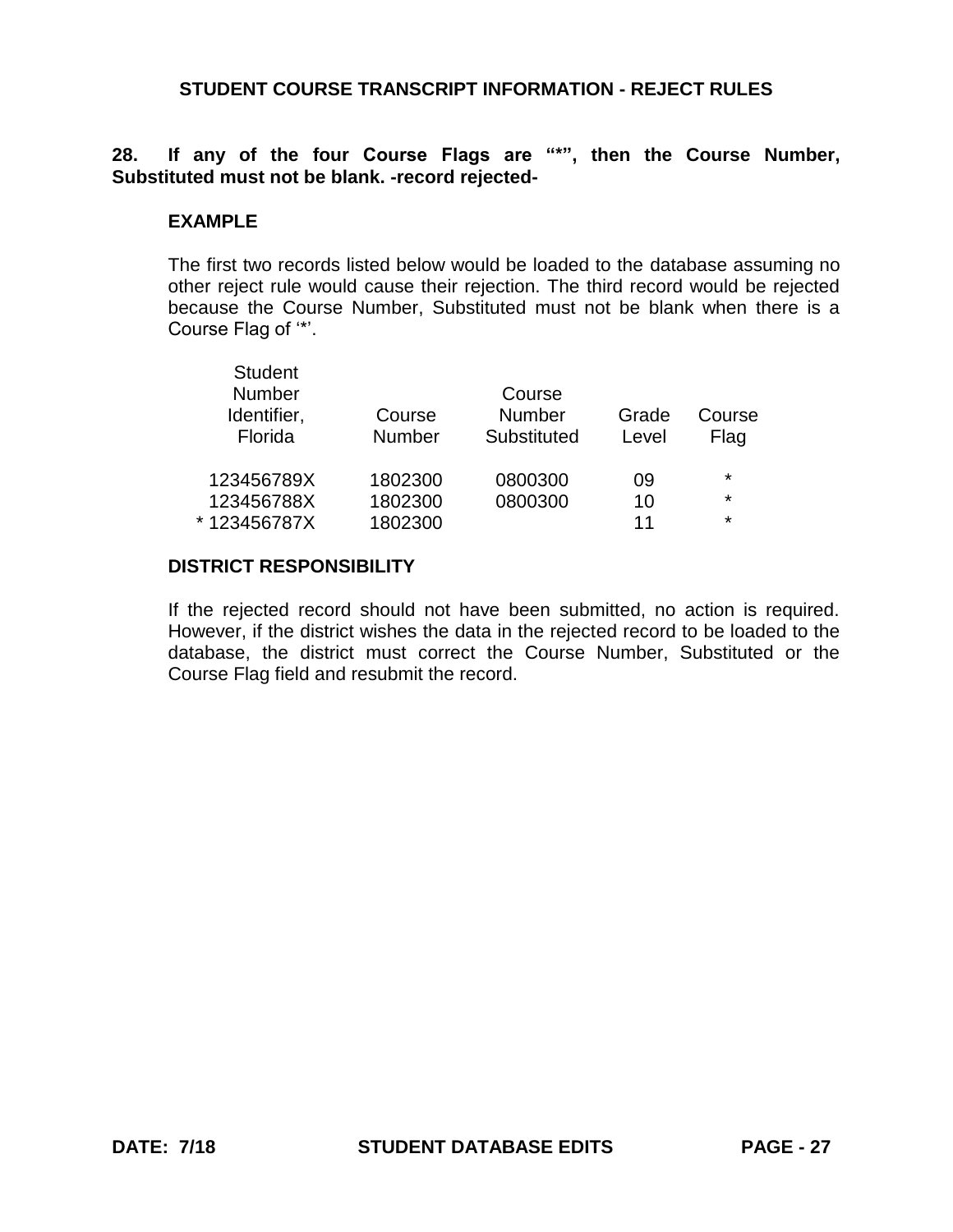**29. If School Year-Course Taken = School Year-Record Submission, then Course Substituted, State Subject Area Requirements must equal EN, MA, AH, WH, EC, AG, VO, PF, PE, EL, FL, PA, A1, BI, GE, EQ, SS, CE, EX, LA, LM, NC or SV or blank. If Course Number, Substituted is blank, Course Substituted, State Subject Area Requirements must be blank. If Course Substituted, State Subject Area Requirements is blank, then Course Number, Substituted must be blank. -record rejected-**

### **EXAMPLE**

In the example below, the first record would be loaded to the database assuming no other reject rule would cause it to be rejected. The second record would be rejected since the Course Substituted, State Subject Area Requirements code is invalid.

| <b>Course Number</b> | Course Number,<br>Substituted | Course Substituted,<br><b>State Subject</b><br><b>Area Requirements</b> |
|----------------------|-------------------------------|-------------------------------------------------------------------------|
| 0800300              | 1802300                       | PF.                                                                     |
| *0800300             | 1802300                       | РP                                                                      |

# **DISTRICT RESPONSIBILITY**

If the rejected record should not have been submitted, no action is required. However, if the district wishes the data in the rejected record to be loaded to the database, the district must correct the Course Substituted, State Subject Area Requirements code and resubmit the record.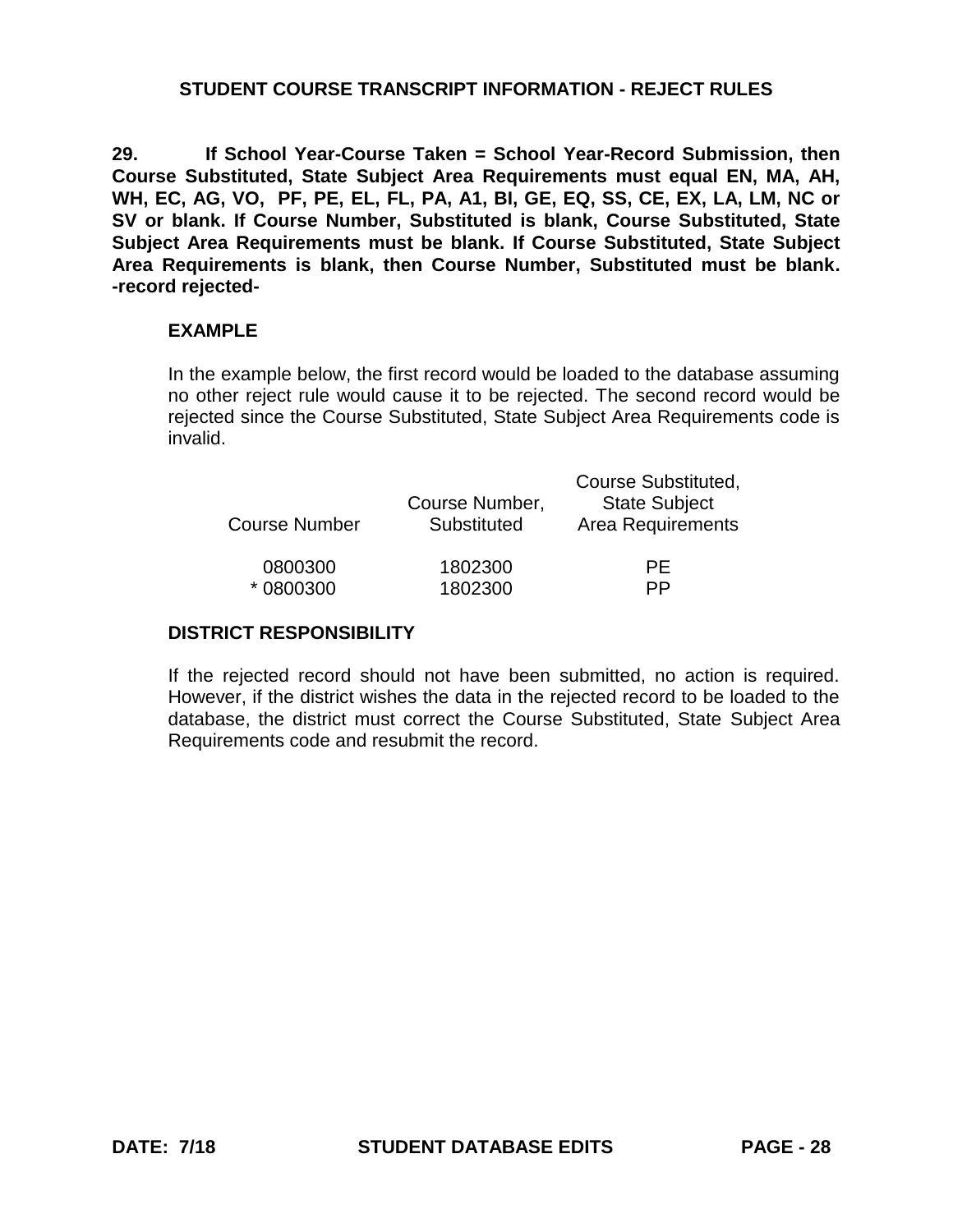# **30. The School Year – Record Submission must be correct for the submission specified by the district. -record rejected-**

### **EXAMPLE**

The School Year – Record Submission on the JCL and the records being submitted for processing must match. Otherwise, the records will be rejected.

# **DISTRICT RESPONSIBILITY**

Correct the School Year – Record Submission either on the transmission JCL or the records being submitted and resubmit all records for processing.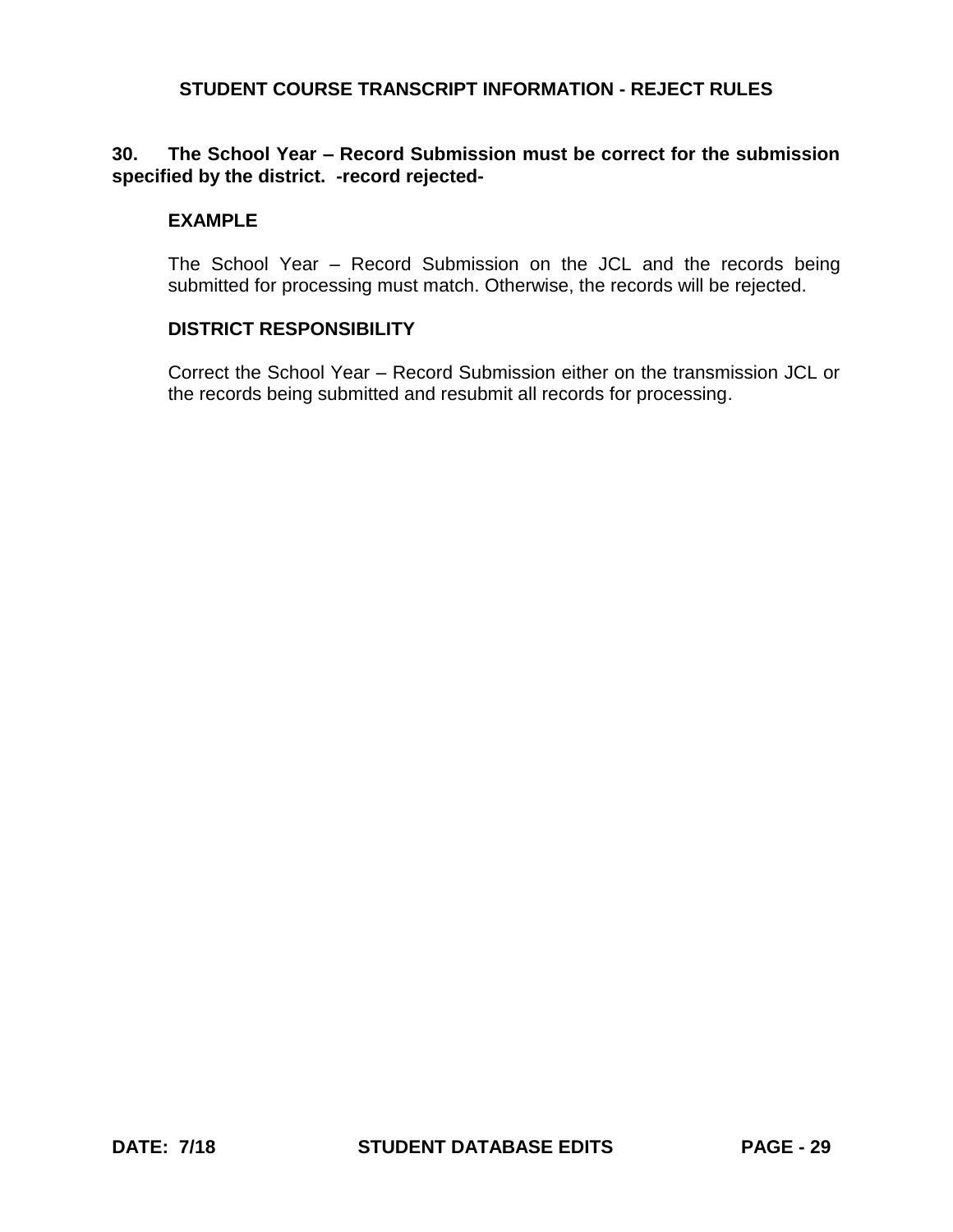### **35. Online Course must be Y, N, I or J. -record rejected-**

### **EXAMPLE**

The first record listed below would be loaded to the database assuming no other reject rule would cause its rejection. The second record would be rejected because the Online Course code is not a valid code.

| <b>District</b> |                |               |        |
|-----------------|----------------|---------------|--------|
| Number,         | <b>Student</b> |               |        |
| Current         | Number         |               |        |
| Instruction/    | Identifier,    | Course        | Online |
| Service         | Florida        | <b>Number</b> | Course |
|                 |                |               |        |
| 02              | 123456789X     | 1200310       | Y      |
| * በ2            | 123456791X     | 1200300       | 7      |
|                 |                |               |        |

#### **DISTRICT RESPONSIBILITY**

If the rejected record should not have been submitted, no action is required. However, if the district wishes the data in the rejected record to be loaded to the database, the district must correct the Online Course code and resubmit the record.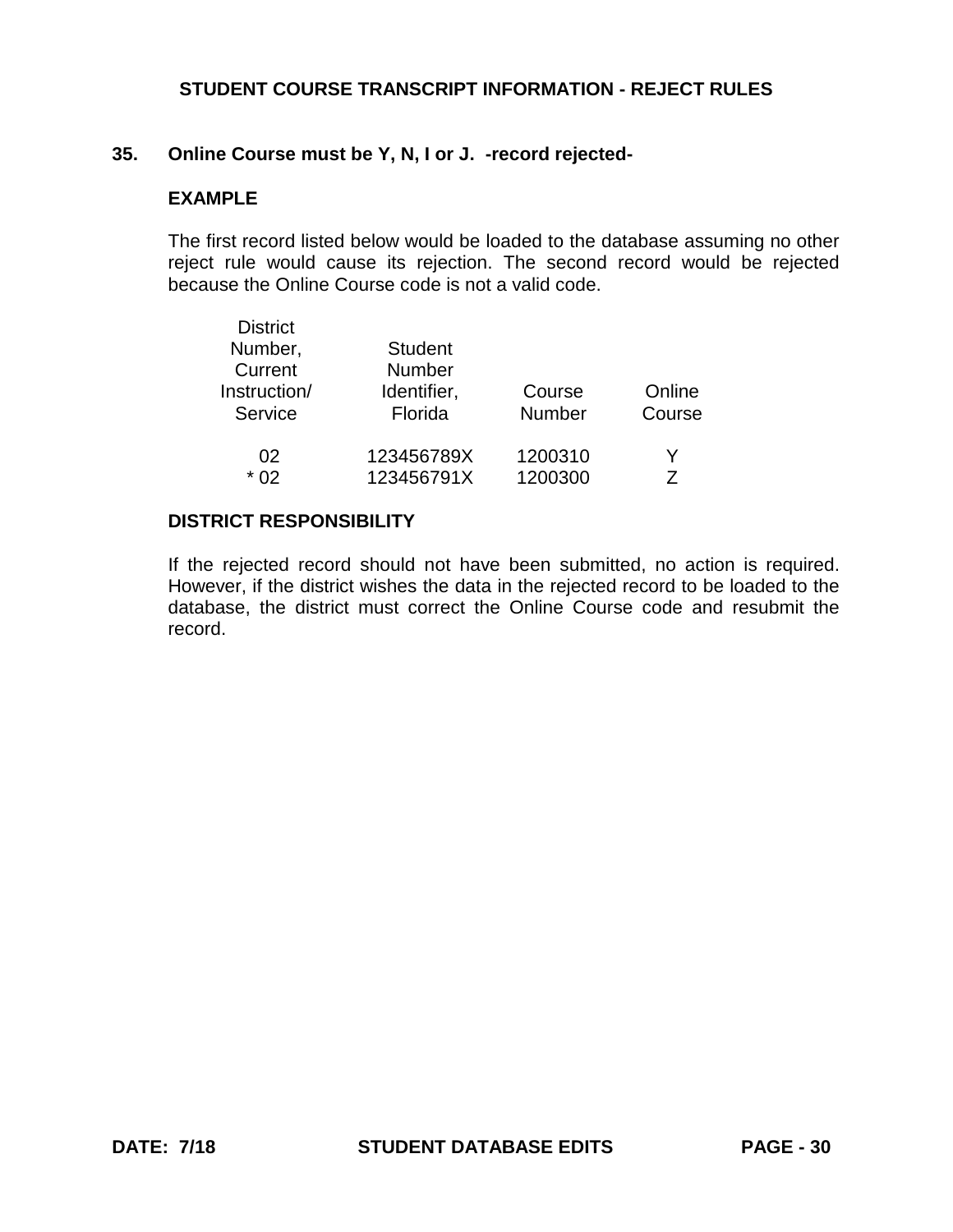**36. If School Number, Where Credit Earned does not begin with P, then Course Number must not equal 5022000, 2200000-2200050, or 2200300-2200370 (study hall) and must not have a Sort Level of 1 (Basic Education PK-5) or 2 (Basic Education 6-8) on the Course Code Directory file DPS.DISTRICT.K9.F62806.Yyyyy. -record rejected-**

### **EXAMPLE**

The third and fourth records listed below would be loaded to the database assuming no other reject rule would cause their rejection. The first record listed below would be rejected because it is a Study Hall course. The second record would be rejected because it is a middle/junior high school course.

| <b>Student</b><br><b>Number</b><br>Identifier,<br>School<br>Course<br>Florida<br>Number<br>Year | School<br>Number,<br><b>Where Credit</b><br>Earned |
|-------------------------------------------------------------------------------------------------|----------------------------------------------------|
| ****<br>*123456789X<br>2200300                                                                  | 5201                                               |
| ****<br>129876543X<br>0702020                                                                   | 5211                                               |
| ****<br>123456789X<br>2003310                                                                   | 5201                                               |
| ****<br>1302300<br>123456789X                                                                   | 5201                                               |

\*\*\*\* = Valid fiscal year for data submission.

# **DISTRICT RESPONSIBILITY**

If the rejected records should not have been submitted, no action is required. However, if the district wishes the data in the rejected records to be loaded to the database, the district should correct the Course Numbers and resubmit the records.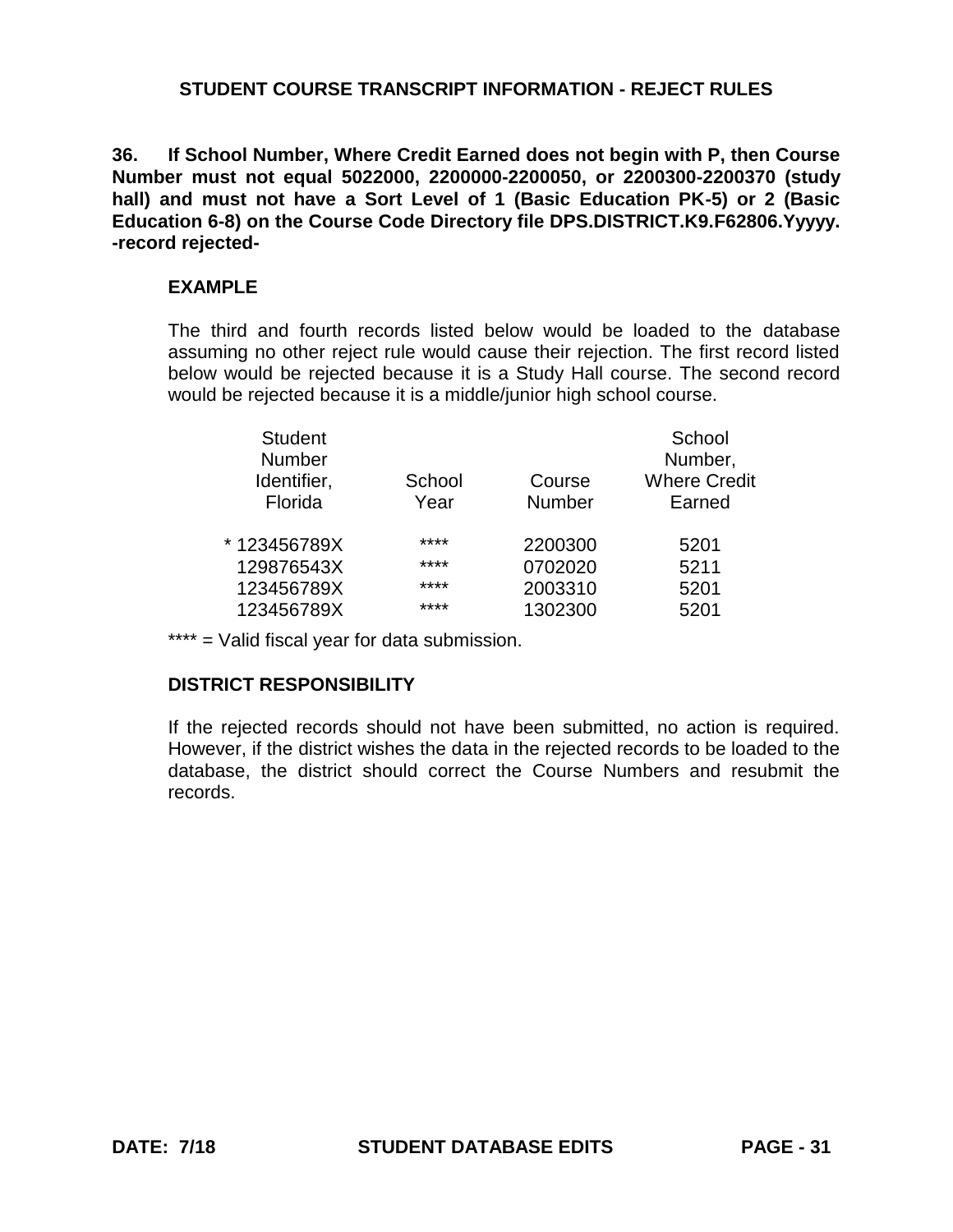# **37. Florida Education Identifier (FLEID) is alphanumeric and must be entered as FL" in the first 2 positions followed by twelve numeric digits. No blanks, spaces or all zeros for the twelve numeric digits are allowable. -record rejected-**

# **EXAMPLE**

The first two records listed below would be loaded to the database assuming no other reject rule would cause their rejection. The third record would be rejected because the Florida Education Identifier (FLEID) is not a valid FLEID.

| <b>Student Number</b><br>Identifier, Florida | <b>Florida Education</b><br><b>Identifier</b> |
|----------------------------------------------|-----------------------------------------------|
| 012345677X                                   | FL340945895734                                |
|                                              | FL004583948567                                |
| 012345679X                                   | FL000000000000                                |
|                                              | 012345678X                                    |

# **DISTRICT RESPONSIBILITY**

If the rejected record should not have been submitted, no action is required. However, if the district wishes the data in the rejected record to be loaded to the database, the district must correct the Florida Education Identifier and resubmit the record for processing.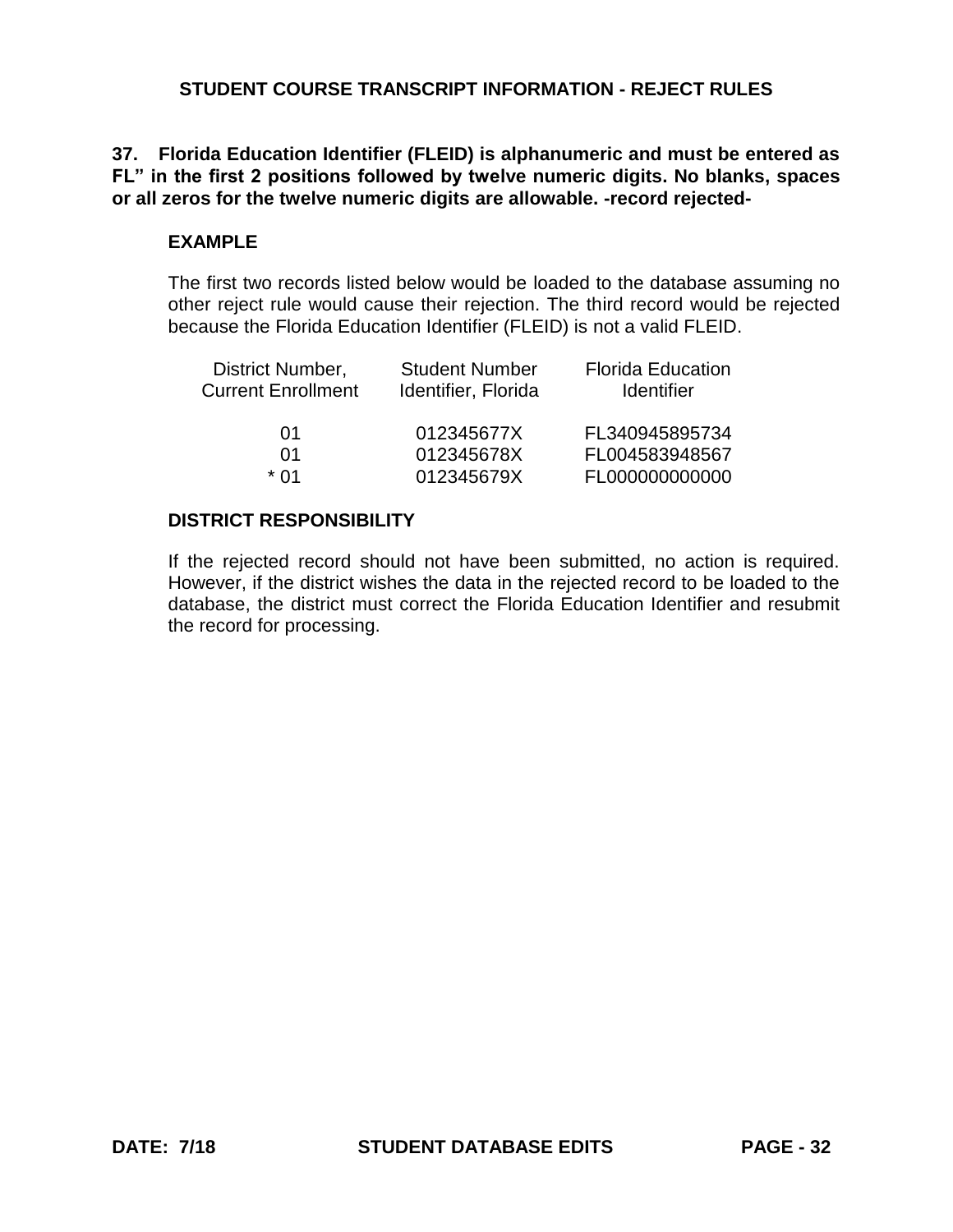## **38. If Online Course equals J, then Course Number must equal 0200985. -record rejected-**

### **EXAMPLE**

The first record listed below would be loaded to the database assuming no other reject rule would cause its rejection. The second record would be rejected because the Course Number is not a valid course for the Online Course code.

| <b>District</b><br>Number,<br>Current<br>Instruction/<br>Service | <b>Student</b><br><b>Number</b><br>Identifier,<br>Florida |         | Online<br>Course |
|------------------------------------------------------------------|-----------------------------------------------------------|---------|------------------|
| 02                                                               | 123456789X                                                | 0200985 | J                |
| $*$ 02                                                           | 123456791X                                                | 1200300 | J                |

### **DISTRICT RESPONSIBILITY**

If the rejected record should not have been submitted, no action is required. However, if the district wishes the data in the rejected record to be loaded to the database, the district must correct the Course Number and resubmit the record.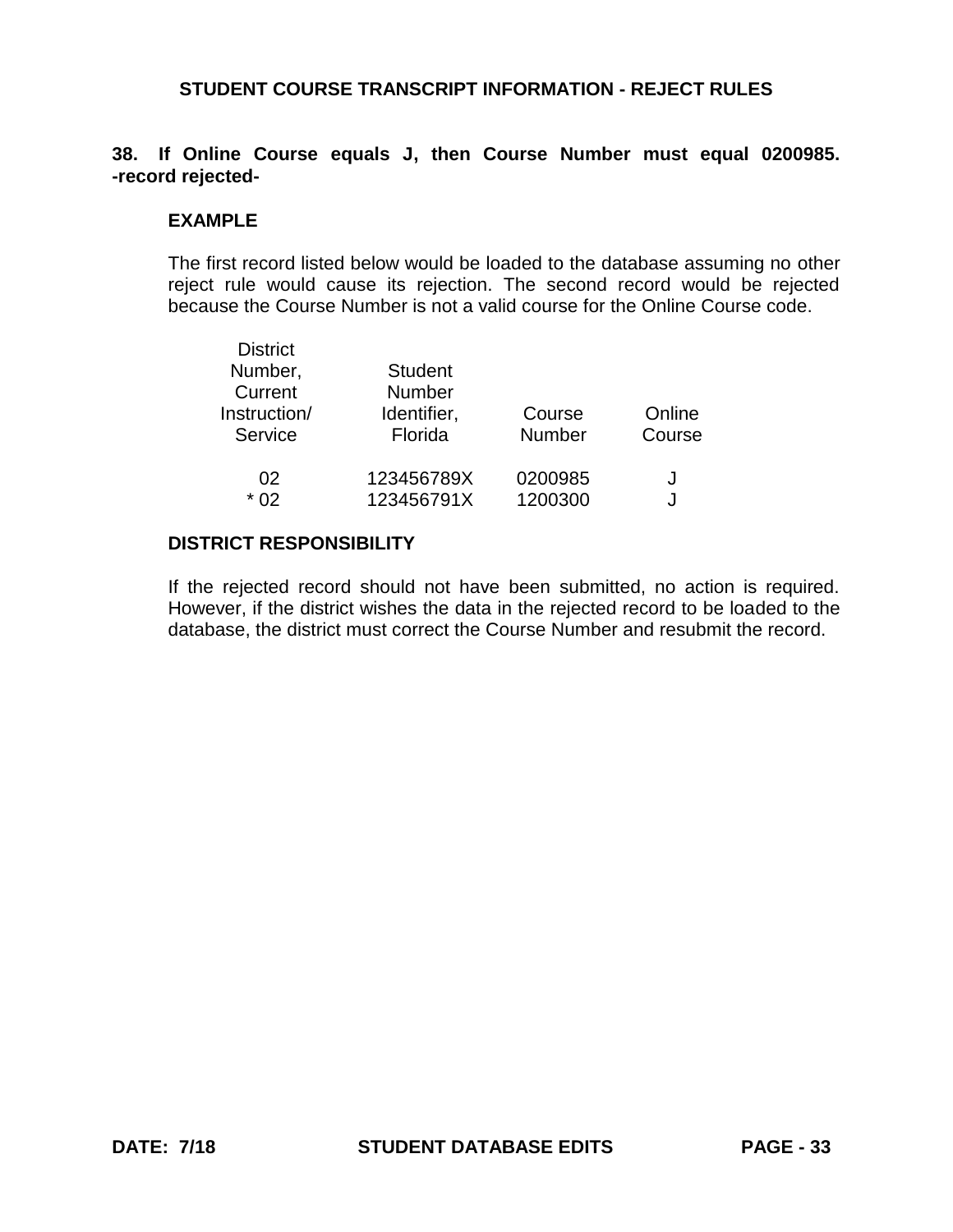# **STUDENT COURSE TRANSCRIPT INFORMATION – STATE VALIDATION**

**50. Each Student Course Transcript must have a matching Student Demographic Record based on District Number, Current Enrollment; Student Number Identifier, Florida; Survey Period Code and School Year – Record Submission matched to Year. -state validation-**

#### **EXAMPLE**

The Student Course Transcript Information record listed below which is marked with an asterisk would cause a message to be generated because it does not have a matching Student Demographic Information record.

#### *Student Course Transcript Information records*

| <b>District</b><br>Number,<br>Current<br>Enrollment | <b>Student</b><br>Number<br>Identifier,<br>Florida | School<br>Year -<br>Record<br>Submission | <b>Survey</b><br>Period<br>Code |
|-----------------------------------------------------|----------------------------------------------------|------------------------------------------|---------------------------------|
| $*01$                                               | 012345678X                                         | 1011                                     | 5                               |
| 01<br>01                                            | 019876545X<br>429876546X                           | 1011<br>1011                             | 5<br>5                          |
|                                                     |                                                    |                                          |                                 |

#### *Student Demographic Information records*

| District Number,          | <b>Student Number</b> | Year | Survey             |
|---------------------------|-----------------------|------|--------------------|
| <b>Current Enrollment</b> | Identifier, Florida   |      | <b>Period Code</b> |
| በ1                        | 019876545X            | 1011 | 5                  |
| ሰ1                        | 429876546X            | 1011 | $\mathbf{b}$       |

# **DISTRICT RESPONSIBILITY**

The district must delete the Student Course Transcript Information record or add a Student Demographic Information record to match the key fields on the Student Course Transcript Information record.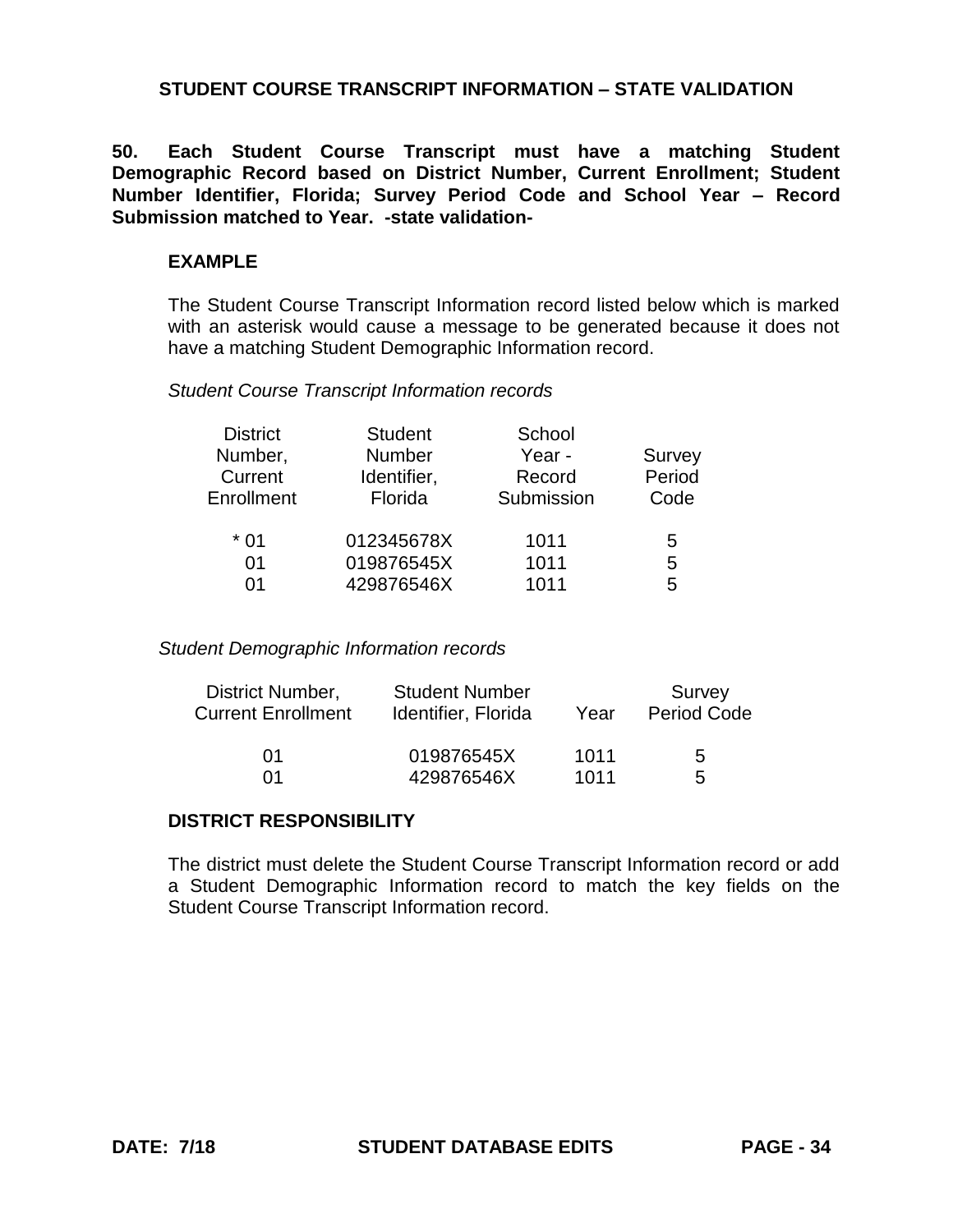### **80. Grade Level must be in the range 06-12, or 30. -exception report-**

#### **EXAMPLE**

The second, third and fourth records listed below would pass this edit. The first record would cause an error message to be generated because the student is reported as being in grade level 05.

| School Year | <b>Grade Level</b> | Term | Credit Earned,<br>Course |
|-------------|--------------------|------|--------------------------|
| *9900       | 05                 |      | 050                      |
| 9900        | 10                 | 2    | 050                      |
| 0001        | 11                 |      | 050                      |
| 0203        | 08                 |      | ገ50                      |

### **DISTRICT RESPONSIBILITY**

The district should verify the Grade Level submitted and correct the record if in error.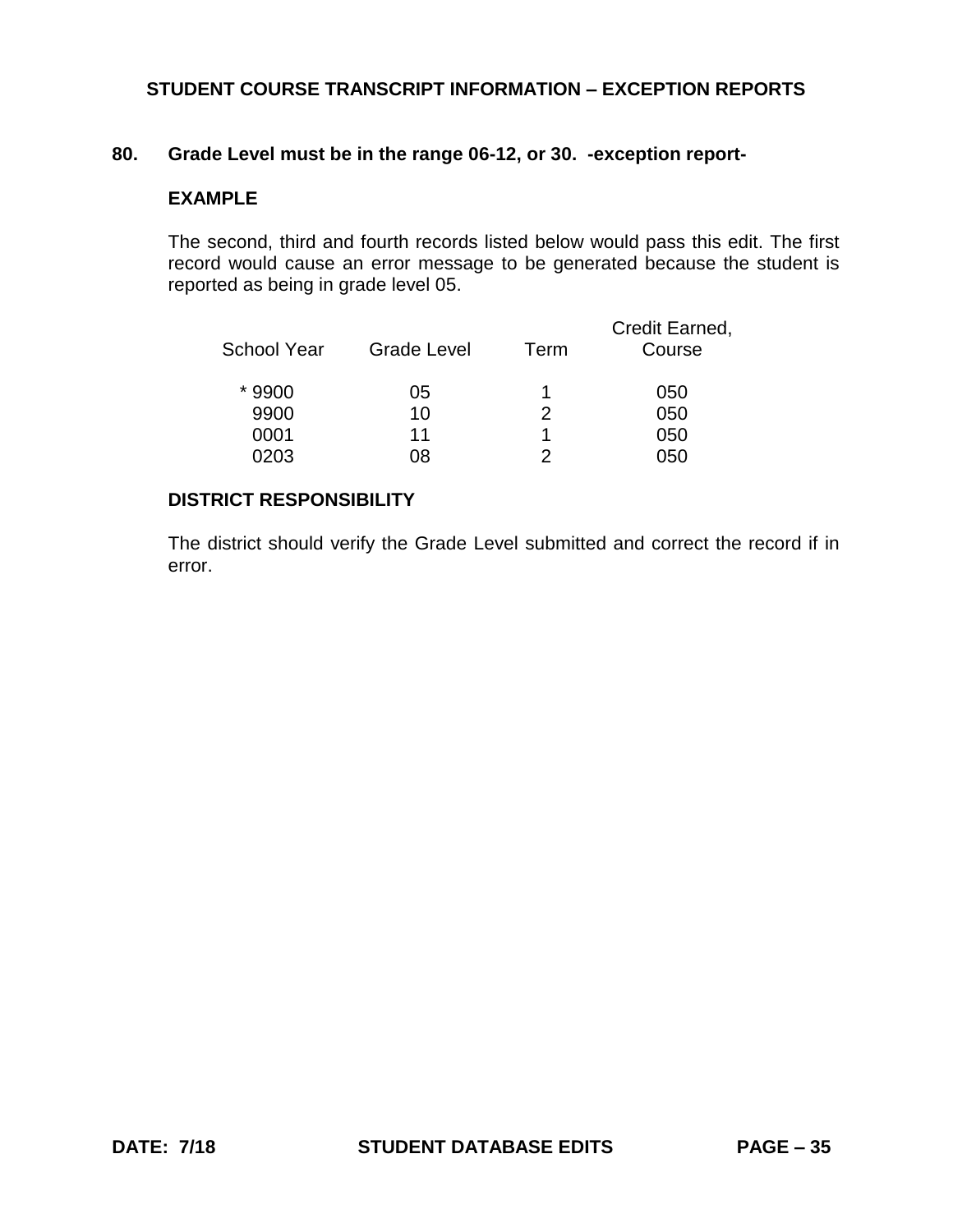# **81. If Grade Level is less than 09 and Credit Earned, Course is greater than zero, then Course Flag must be 9. -exception report-**

### **EXAMPLE**

The second, third and fourth records listed below would pass this edit. The first record would cause an error message to be generated because the student is reported as being in grade level 07, but does not have a Course Flag code of 9.

| School | Course        | Grade | Course | Credit Earned, |
|--------|---------------|-------|--------|----------------|
| Year   | <b>Number</b> | Level | Flag   | Course         |
| * **** | 1200310       | 07    |        | 050            |
| ****   | 1001350       | 10    | R      | 050            |
| ****   | 1001370       | 11    |        | 050            |
| ****   | 1200310       | 08    | 9      | 050            |

\*\*\*\* = Valid fiscal year for data submission.

### **DISTRICT RESPONSIBILITY**

The district should verify the Course Flag code submitted and correct the record if in error.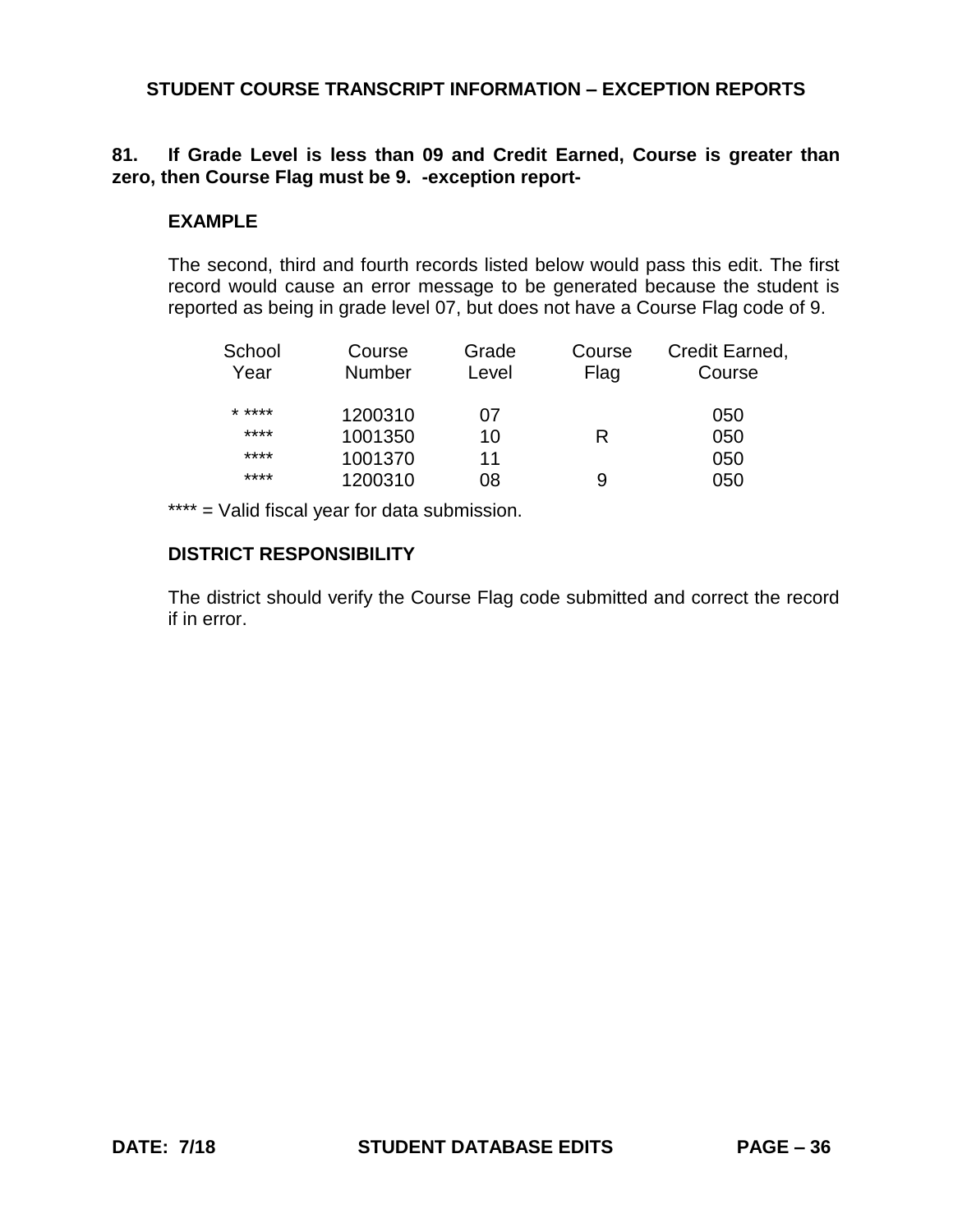**82. For each Course Flag of I, there must be a Course Flag of X on another course record for the same District Number, Current Enrollment; School Number, Current Enrollment; Student Number Identifier, Florida; School Year – Record Submission and Course, State Subject Area Requirements. -exception report-**

### **EXAMPLE**

The second and third records listed below would pass this edit. The first and fourth records would cause an error message to be generated because for the same Student Number Identifier, Florida and the same Course Number there are no matching Course Flags of I and X.

| <b>Student</b> | School     |   |             |       |                             |      |        |
|----------------|------------|---|-------------|-------|-----------------------------|------|--------|
| <b>Number</b>  | Year       |   |             |       | Course, State               |      | Credit |
| Identifier,    | Record     |   | Course      | Grade | Subject Area Course Earned, |      |        |
| Florida        | Submission |   | Term Number | Level | <b>Requirements</b>         | Flag | Course |
|                |            |   |             |       |                             |      |        |
| *123456789X    | 1011       |   | 1200300     | 09    | МA                          |      | 000    |
| 301385526X     | 1011       | 3 | 1001340     | 10    | EN                          | X    | 000    |
| 301385526X     | 1011       |   | 1001340     | 11    | EN                          |      | 100    |
| *123456789X    | 1011       |   | 1200300     | 10    | МA                          |      | 100    |
|                |            |   |             |       |                             |      |        |

# **DISTRICT RESPONSIBILITY**

The district should verify the Course Flags submitted along with other elements listed in the edit statement and correct the records if in error.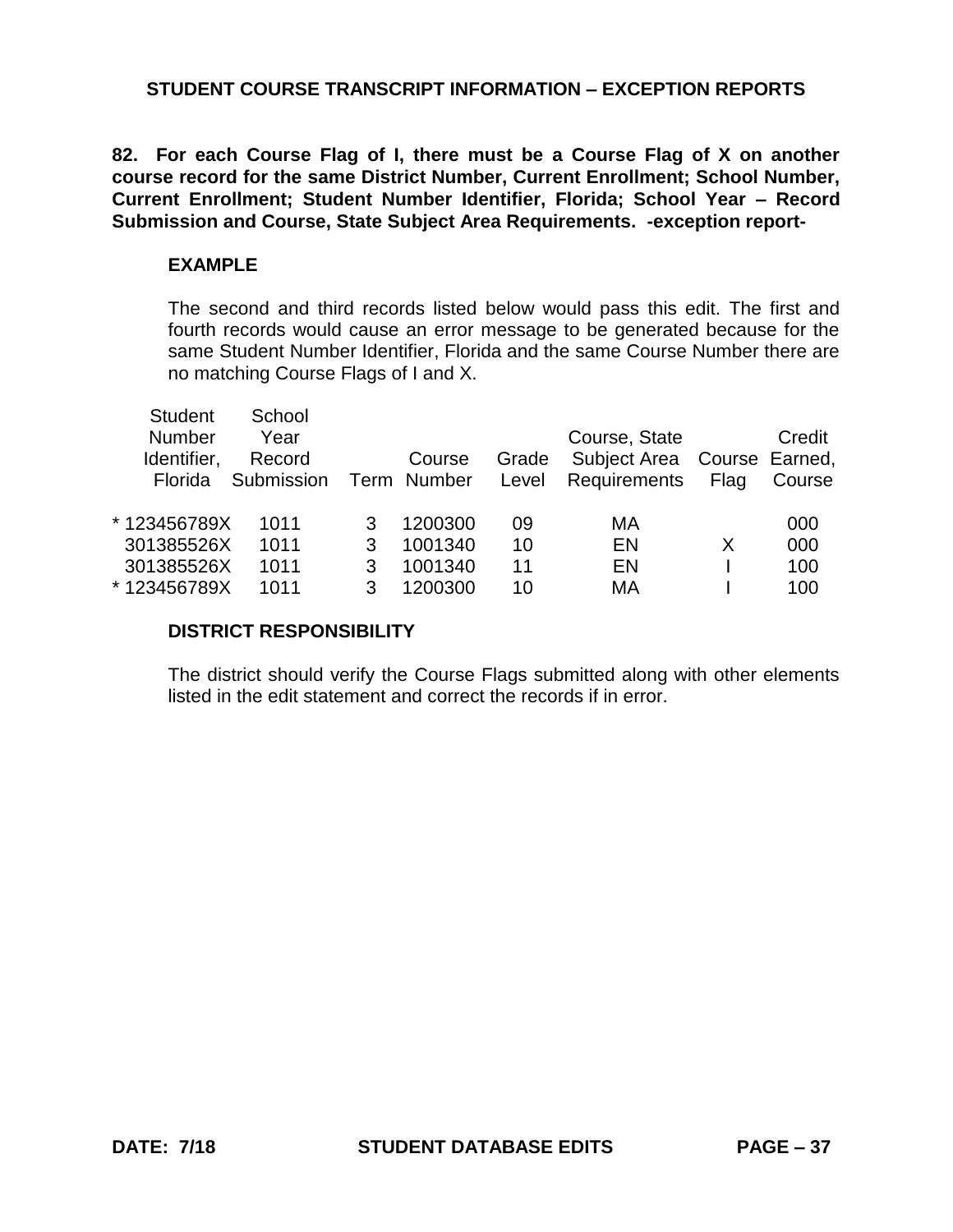# **83. If Course Flag is N then Credit Earned, Course must be zero. -exception report-**

### **EXAMPLE**

The second and third records listed below would pass this edit. The first record would cause an error message to be generated because there is a Course Flag of N, but Credit Earned, Course does not equal zero.

| <b>Student</b><br><b>Number</b><br>Identifier,<br>Florida | School<br>Year | Course<br><b>Number</b> | Course<br>Grade | Course<br>Flag | Credit<br>Earned,<br>Course |
|-----------------------------------------------------------|----------------|-------------------------|-----------------|----------------|-----------------------------|
| * 123456789X                                              | 0001           | 1200310                 | А               | N              | 100                         |
| 301385526X                                                | 0203           | 1001340                 | B-              |                | 100                         |
| 123456789X                                                | 0001           | 1200320                 | R               |                | 100                         |
|                                                           |                |                         |                 |                |                             |

### **DISTRICT RESPONSIBILITY**

The district should verify the Course Flag and the Credit Earned, Course and correct the record if in error.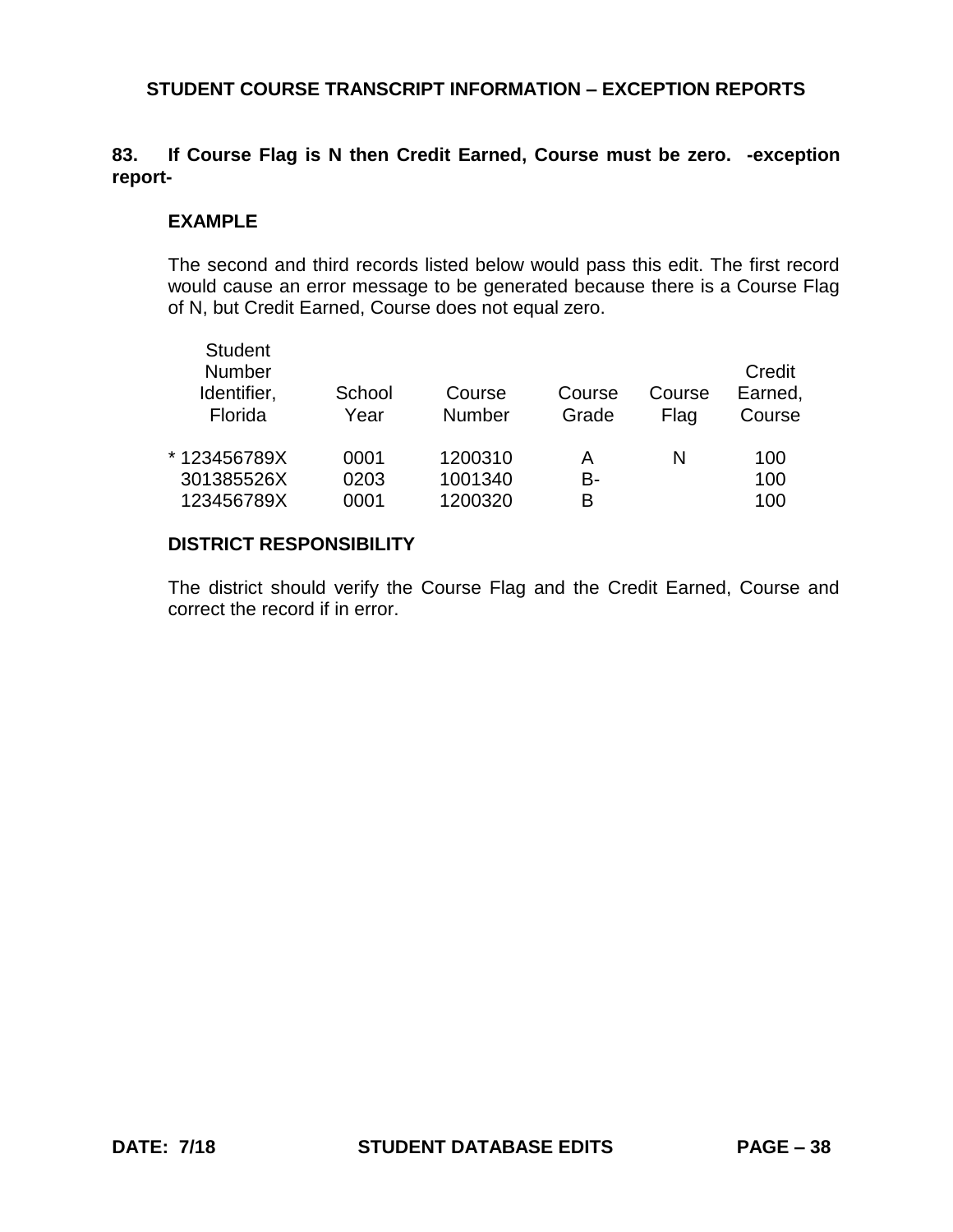**84. If the Course Number is not one of those listed below, the Credit Attempted, Course must be less than or equal to 100. -exception report-**

**NOTE: Two decimal places assumed.**

**Vocational Courses Offering Multiple Credit:**

| 8100410 8100100 |                 | 8200420 | M899990         | B079998 | 8200410 | 8200100 |
|-----------------|-----------------|---------|-----------------|---------|---------|---------|
|                 | 8300420 8300410 | 8301650 | 8400410 8400100 |         | 8500410 | 8500100 |
| 8700400 8700100 |                 | 8800100 | 8800410         | 8900410 | 8900100 | 9001820 |
| 9001810 8300430 |                 |         |                 |         |         |         |

**Exceptional Education Courses Offering Multiple Credit:**

| 7910100 | 7921010 | 7962030 | 7963110 | 7967010 | 7980100 |
|---------|---------|---------|---------|---------|---------|
| 7910110 | 7921330 | 7962040 | 7963120 | 7980010 | 7980110 |
| 7910390 | 7960010 | 7963010 | 7963130 | 7980020 | 7980120 |
| 7910400 | 7961010 | 7963030 | 7965010 | 7980030 | 7980130 |
| 7912050 | 7961020 | 7963040 | 7965030 | 7980040 | 7980150 |
| 7912340 | 7961030 | 7963050 | 7965040 | 7980050 | 7980190 |
| 7915010 | 7961040 | 7963060 | 7966010 | 7980060 |         |
| 7919010 | 7961050 | 7963070 | 7966020 | 7980070 |         |
| 7920010 | 7962010 | 7963080 | 7966030 | 7980080 |         |
| 7920050 | 7962020 | 7963090 | 7966040 | 7980090 |         |
|         |         |         |         |         |         |

# **EXAMPLE**

The third record listed below would pass this edit. The first and second records would not pass this edit because Credit Attempted, Course is greater than 100 and the Course Number is not one of the exceptions.

|                      | Credit Attempted, | Credit Earned, |
|----------------------|-------------------|----------------|
| <b>Course Number</b> | Course            | Course         |
| *7921060             | 250               | 100            |
| *7920060             | 150               | 050            |
| 8100410              | 200               | 200            |

## **DISTRICT RESPONSIBILITY**

The district should verify the Credit Attempted, Course submitted and correct the records if in error.